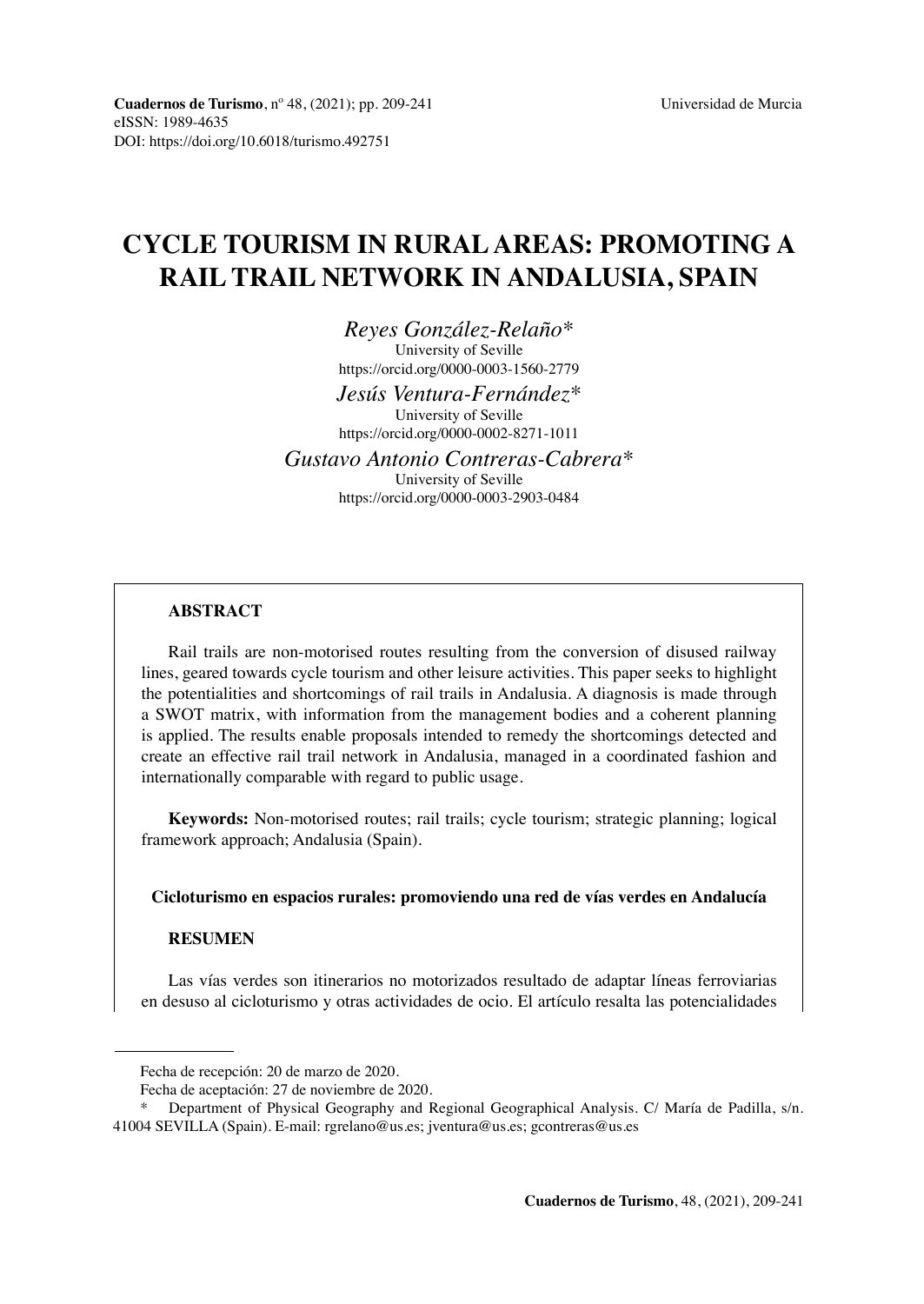y deficiencias de estas rutas en Andalucía. Con información procedente de sus órganos de gestión, se realiza el diagnóstico con una matriz DAFO como base para abordar la planificación mediante objetivos. Se proponen acciones para resolver los problemas detectados y crear una red de vías verdes eficiente para Andalucía, gestionada de manera coordinada y comparable internacionalmente con respecto a su uso público.

**Palabras clave**: itinerarios no motorizados; vías verdes; cicloturismo; planificación estratégica; enfoque del Marco Lógico; Andalucía (España).

## **1. INTRODUCTION**

Rail trails are old out-of-service railway lines, rehabilitated as non-motorised routes suitable for outdoor physical exercise and active tourism, mainly cycle touring and hiking (European Greenways Association, 2000; Taylor, 2015; Eizaguirre-Iribar *et al*., 2016). Although there has been an evident increase in the number and popularity of these routes, and despite their clearly growing importance as recreational and tourism assets (Lamont, 2009), there have been very few scientific studies focused on them to date (Ritchie *et al*., 2010; Senes *et al.*, 2017). Indeed, there has still been little in-depth analysis of different aspects of the tourism experience or study of the impact of the use of this resource on the local communities involved (Abildso *et al*., 2012) and on visitors (Bichis-Lupas and Moisey, 2001; Oswald Beiler *et al*., 2015). This is so despite the fact that rail trails are currently being converted into infrastructures that interconnect the territory and influence its potential for development (Serra, 2016). They constitute an important resource for tourism (Reis and Jellum, 2012; Reis *et al*.,2014) and should be understood as complex systems of relationships created within the territory, which require thorough examination (Eizaguirre-Iribar and Grijalba, 2020).

In this respect, authors such as Manton *et al*. (2016) or Scott *et al*. (2010), who undertook studies on non-motorised recreation, indicate that rail trails help to promote ideals of rural sustainability. When any non-polluting means of transport is used on these routes, this contributes to environmental conservation, promotes healthier lifestyles (Litman, 2010) and favours both the recovery of railway heritage and endogenous development (Lumsdon *et al*., 2004; Fundación de los Ferrocarriles Españoles (FFE) and Universidad de Sevilla, 2014). These characteristics combine to create a tourist attraction for the environmentally aware and, in turn, improve the quality of the product, converting it into a sustainable tourism experience (Lumsdon, 2000; Serra, 2016). The connection with the environment and the landscape by means of a physically active recreational activity adds another dimension to the tourism experience, which often leads to a positive sensation of wellbeing, health and reinforced social ties (Green, 2009; Mundet and Coenders, 2010).

Since the first trail, the 88 km Illinois Prairie Path, was inaugurated in the 1960s (Quattrone *et al*.,2018), there have been many successful rail trail experiences. These have been especially noteworthy in Australia, New Zealand, the United States, the United Kingdom, France, Germany and Italy, among other countries (Reis *et al*., 2014; Senes *et al*., 2017;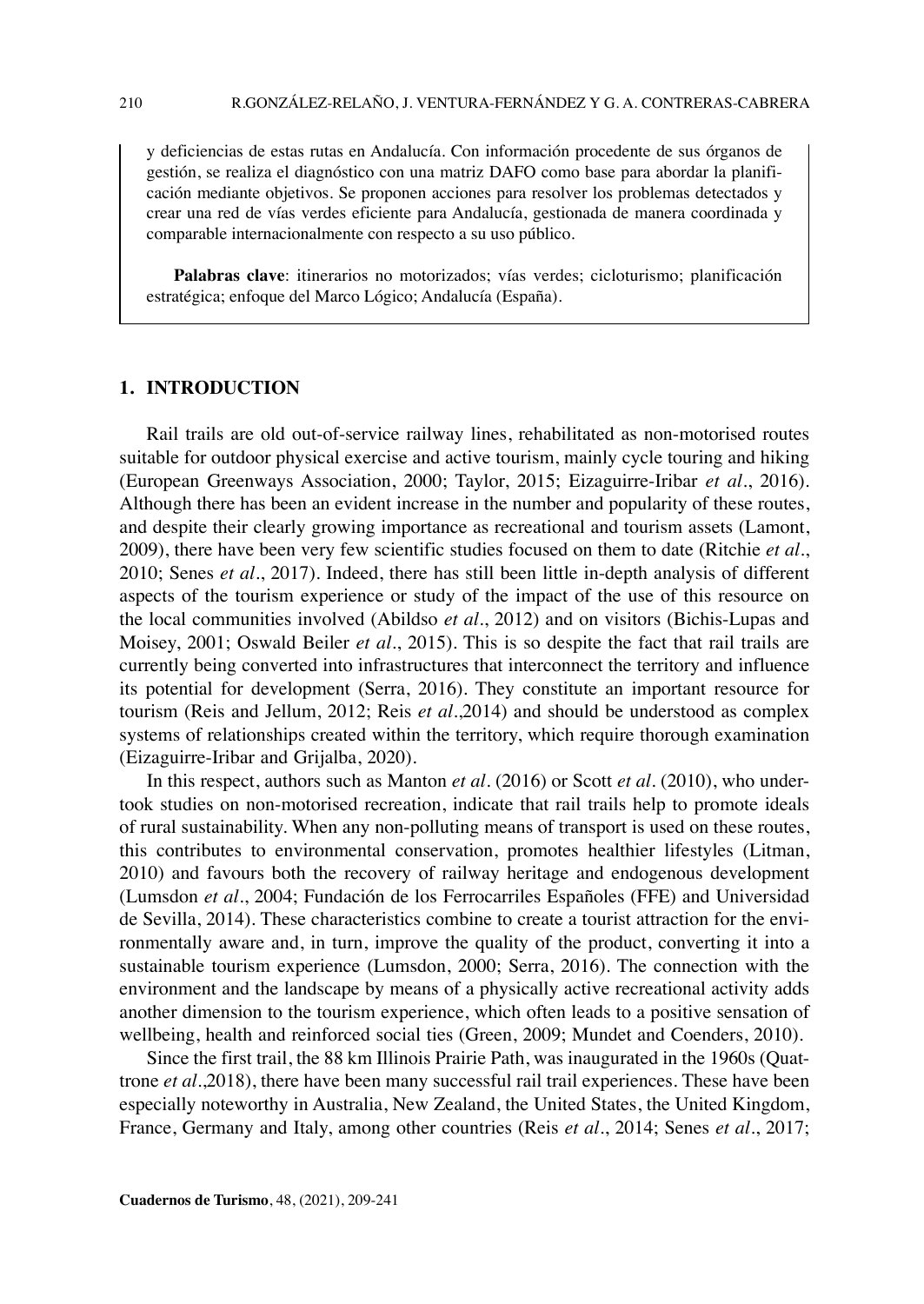Abildso *et al*., 2018). In Europe, it is also necessary to highlight the case of Belgium, where the national railway system handed over almost 1,000 km of disused lines for the creation of a rail trail network in 1997. This was the example followed by Spain (Mundet and Coenders, 2010), which now has more than 2,900 kilometres of rail trails in operation (along 121 routes). In the case at hand, the Autonomous Community of Andalusia has 27 of these trails, whose combined length is almost 600km (Annex 1).This accounts for around 21% of the Spanish total, whereas Andalusia only occupies 17% of the total area of the country. This fact, the relatively high quantity of converted rail trails compared with the country as a whole, inspired the choice of Andalusia as the geographical area of analysis for this paper. Furthermore, there is still an enormous amount of disused railway lines in this region that could potentially be converted into rail trails. This resource, unlike in other regions, is favoured by the latitudinal disposition of its relief and he prevailing warm Mediterranean climate, as well as the important legacy of cultural and natural heritage, and the great weight of the tourism sector in its production structure, although in need of greater diversification. Thus, Andalusia has great potential for bicycle tourism. Furthermore, two of the three European cycle tourism routes of the EuroVelo<sup>1</sup> network in Spain run through Andalusian territory: the Atlantic Coast Route, which passes through the province of Huelva to connect with the Portuguese Algarve; and the Mediterranean Route, which runs close to the Andalusian Mediterranean coast until it ends in the city of Cádiz (Lumsdon *et al*., 2009; ECF, 2020). Hence, the Andalusian rail trails constitute an excellent resource on which to base cycle tourism routes with considerable guarantees of success (Ventura-Fernández and Gavira-Narváez, 2016).

Given this context, this paper aims to analyse and assess the current situation of the set of Andalusian rail trails and put forward strategic proposals to improve their use in general and for tourism in particular. Specifically, a diagnosis of the rail trails is made in order to subsequently design a tourism development strategy that combines taking opportunities to correct deficiencies and imbalances observed with exploiting the full potential of these trails. To this end, after establishing the corresponding theoretical framework and reviewing the sectoral and territorial planning which, one way or another, affects the matter at hand, an overall diagnosis is made based on identifying the strengths, weaknesses, opportunities and threats (SWOT) of the 27 rail trails, on the basis of primary information obtained from the respective management bodies.

By applying the logical framework approach, the following result is obtained: a) a diagnostic tree linked to the use and enjoyment of rail trails by tourists, which subsequently serves as a basis for b) the preparation of an objectives tree that is strategic, direct and consistent with three key thematic areas. This paper thus aims to provide guidelines for action for planners and administrators to help make the most of these assets and thereby contribute to the pursuit of sustainable tourism development in rural areas.

<sup>1</sup> EuroVelo is a network of long-distance cycling routes under the coordination of the European Cyclists' Federation (ECF, 2020), which will make it possible to tour the whole of Europe. Its completion is envisaged for 2020, and it began with the dual function of being used and enjoyed by long-distance cycle tourists and by the inhabitants of the territories it passes through.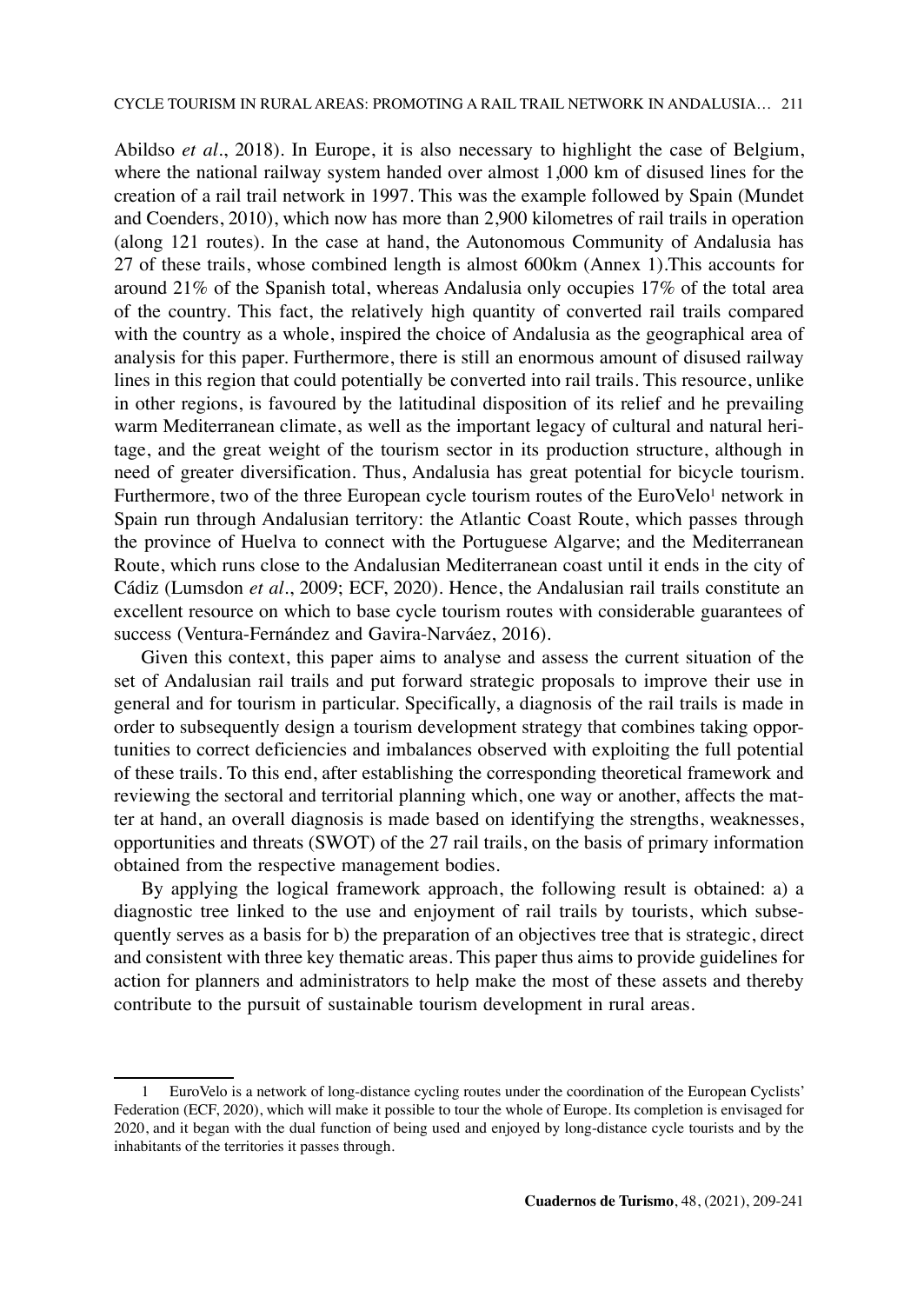## **2. RAIL TRAILS, REVITALISING RURAL AREAS AND CYCLE TOURISM: A SHARED SPACE**

There is scientific consensus on the potential of old disused railway lines as possible non-motorised routes (Moore and Shafer, 2001; Reis and Jellum, 2012; Taylor, 2015; Quattrone *et al.*, 2018). Likewise, the abandoned stations and other structures (tunnels, viaducts, etc.) linked to railways provide available space for new activities associated with rural development and heritage regeneration processes (Senes *et al*., 2017). In fact, users of rail trails do not only use them for sporting pursuits, but also for tourism activities based on a commitment to, and appreciation of, the landscape and the natural area that the routes pass through, thereby increasing the quality of the tourism experience (Bell, 2018).

Furthermore, the tourism development of these infrastructures entails the aforementioned transformation of old stations and stopping places into eating places, reception areas, information points and bicycle maintenance centres, thereby favouring the appearance of new recreational and catering activities (Guerrieri and Ticali, 2012; Ferretti and Degioanni, 2017). Thus, their conversion and implementation are an important source of job creation (FFE, 2011) and they become a driver for growth in local economies (Di Ruocco *et al*., 2017). Moreover, the rehabilitation, enhancement and use of old viaducts, tunnels and stations contribute towards enriching the visitor experience (Willard and Beeton, 2012). Such heritage assets are protected in order to provide enjoyment for tourists, but this also helps to preserve the history of rural communities (McKercher, 2001).

Due to their particular railway origin, rail trails have optimal conditions of accessibility, comfort and safety (Evenson *et al*., 2005), thereby guaranteeing their availability for all types of users, including people with reduced mobility (Plataforma Representativa Estatal de Personas con Discapacidad Física and FFE, 2017). Consequently, these trails have been transformed into popular products for those who seek recreational activities, as their gentle gradients make it possible for a wide range of users to access these routes (Beeton, 2006; Reis and Jellum, 2012; Gibson and Chang, 2017): cyclists, hikers and also people with certain mobility difficulties (the old, pregnant women, etc.), who need to exercise moderately (Van Blarcom and Janmaat, 2013).

In this context, one of the main activities that rail trails are geared towards is cycle tourism, that is, recreational visits that involve leisure cycling as a fundamental and important part of the tourist's reason for making the trip (Sustrans, 1999). A report on the economic impact of cycle tourism in Europe (El impacto económico del cicloturismo en Europa: FFE and Universidad de Sevilla, 2014) notes that a cycle tourist spends an average of €57.08 a day and a total of  $\in$ 439 per trip, and that, for each euro invested in cycling infrastructure, €19 are recouped. These data reflect the economic benefits generated by rail trails and associated activities in their area of influence: localities that they pass through or nearby (Ventura-Fernández *et al.,*2017). This is especially the case for longer trails (Downward *et al.*, 2009), as touring cyclists travel an average of 60 km a day, compared with 41 km for cycle tourists who do not spend the night away (Lumsdon *et al*., 2009).

In relation to this activity, the success of these trails is largely explained by the separation that exists between the route they follow and the ordinary road network, with very few intersections with the road infrastructure (Parkin *et al*., 2007). Moreover, as the trails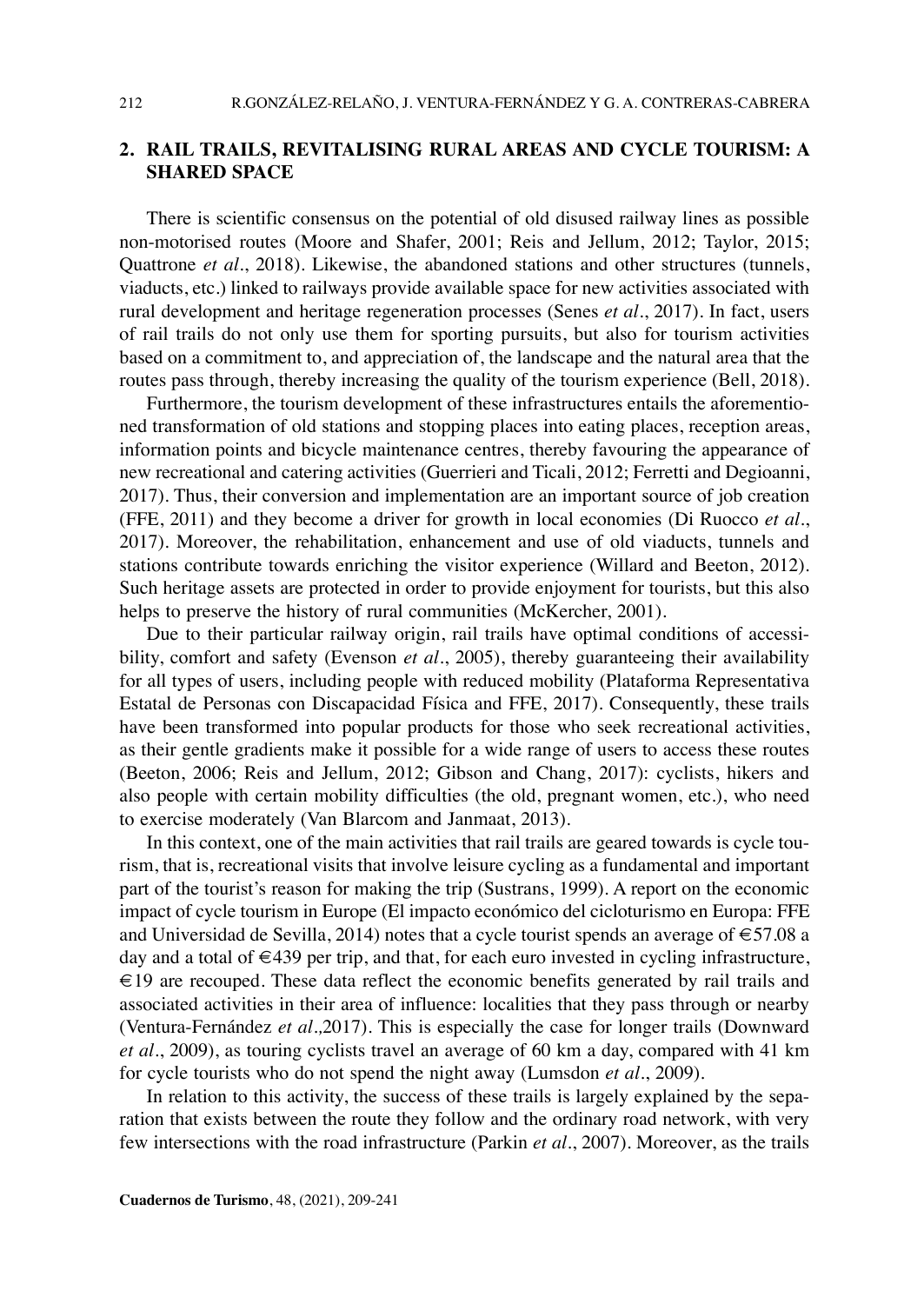tend to be long, straight and sufficiently wide, they facilitate the co-existence of different non-motorised uses, predominantly cycle tourism and hiking. Additionally, these routes traditionally run through rural areas, through land of great natural and scenic value, usually close to protected areas (Moral, 2016), precisely where motorised traffic cannot reach. In Spain, they frequently pass through protected natural areas, land linked to the Natura 2000 network and geoparks, although to date there has not been any specific integration and exploitation of this natural heritage in rail trail settings (Martín, 2018). In the case of Spain, more than 91% of rail trails have at least one protected natural area at less than 5 km from some point on the route and, specifically in the case of Andalusia, 24 out of 27 (Figure 1) are within this distance from natural areas under some type of protection. On the basis of these characteristics, some authors (Luque-Valle and Rebollo-Rico, 2012; Rodríguez Moreno, 2016) have gone so far as to define rail trails as the sports facilities of the future, as they facilitate doing sport in areas of great natural value (Kaczynski and Henderson, 2007), enabling cycle tourism to be reborn as a green tourism activity.

Furthermore, the close connection between railway tracks and the history of the economic and social development of the rural areas they run through adds a heritage component to these trails, as demonstrated in the studies of Moore and Shafer (2001). These routes are often associated with stories of struggles and successes, which should be recovered and transmitted to the tourists who travel along them. The tourism product therefore takes on the cultural importance of the route (Timothy and Boyd, 2014), providing a cultural tourism experience for visitors that includes "slow" practices and reinforces the significance of the area's own history and associated values and lifestyles (Dickinson and Lumsdon, 2010).

Another significant aspect highlighted by some authors is that rail trails help to connect members of the local community with tourists through the use of a shared leisure space (Baker, 2001; Abildso *et al*., 2018). They are, therefore, an appropriate scenario for strengthening community ties and relating to different communities (Spencer, 2013). However, this fact entails the need for public-private cooperation at different levels (local and regional, at least) (Davies and Weston, 2014). Hence, rail trails are resources that not only unite different geographical environments, but also bring together distinct socio-political spheres, affecting different actors who pursue heterogeneous objectives (Cebrián, 2011; Spenser, 2013). Decision making in this context may be complicated, basically due to the different points of view of the actors involved and the uncertainty added by distinct time horizons (De Marchi *et al*., 2016). In view of this, it is necessary for decision making to be part of a process that is capable of incorporating diverse perspectives in the interests of the greatest possible consensus.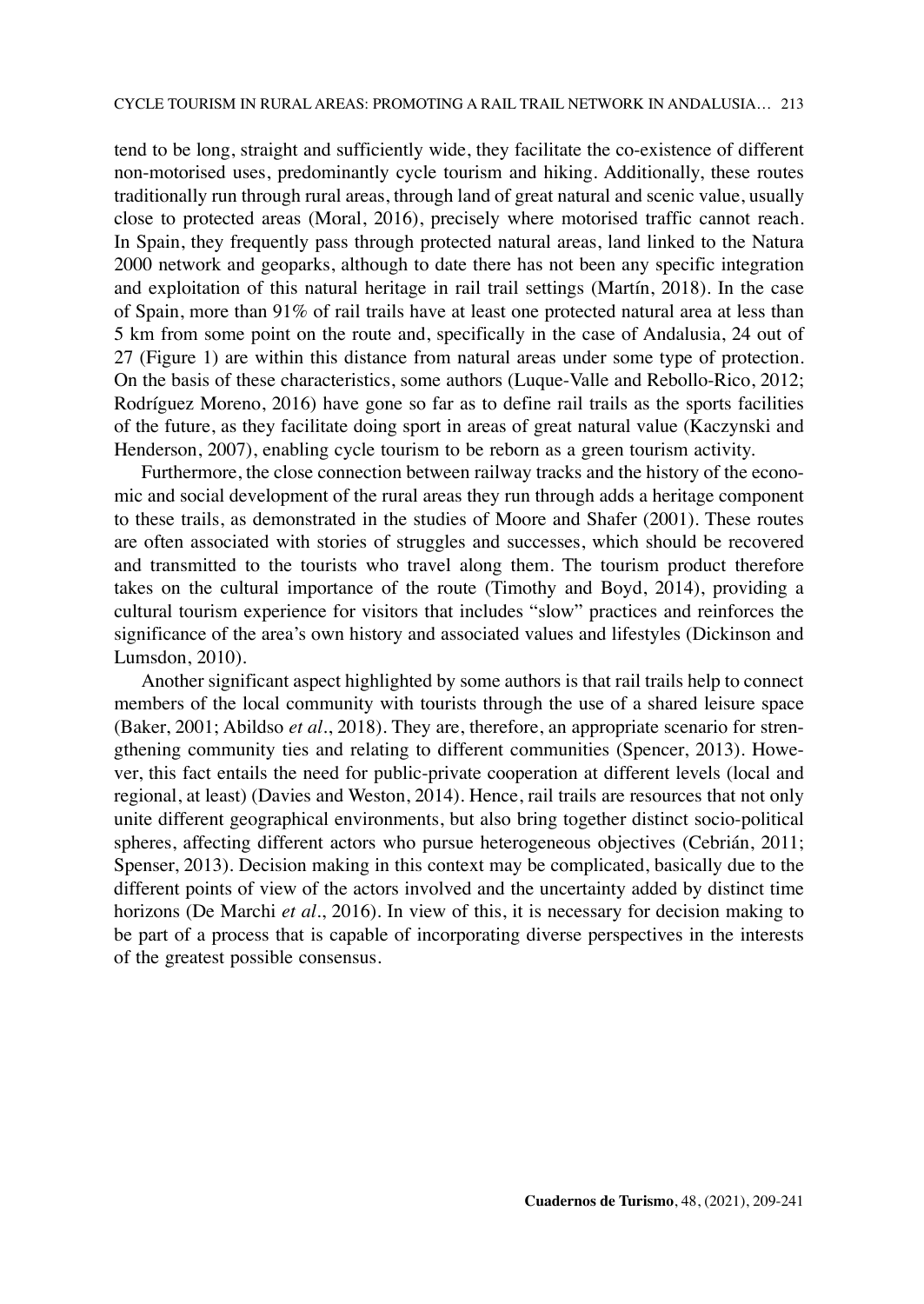**Figure 1 RAIL TRAILS IN ANDALUSIA AND PROTECTED NATURAL AREAS**



Source: own preparation.

## **3. THE INSTITUTIONAL VIEW OF RAIL TRAILS IN ANDALUSIA**

One of the most important aspects to bear in mind when making a diagnosis and strategic proposals for action is the public administration approach to this type of trails. In the specific area under study here, Andalusia, there are no less than four regional bodies which, in one way or another, and with a variety of approaches, intervene with respect to rail trails (currently assigned to 3 regional ministries: Tourism and other matters; Development, Infrastructure and Territorial Planning; andAgriculture, Livestock, Fisheries and Sustainable Development). This is explained by the transversal nature of these infrastructures, as in practice they are dealt with from the perspective of territorial connectivity, their implications for sustainable mobility, as a resource to boost tourism activity and as an instrument to revitalise rural communities starting from the areas of socio-economic influence generated by the rail trails<sup>2</sup>. In the case of Andalusia, and as can be seen in Figure 2, the different areas of socio-economic influence of rail trails add up to more

<sup>2</sup> By analogy with the concept of area of socio-economic influence of protected natural areas, in this case the group of municipalities that have a rail trail passing through their territory is taken into consideration, thus forming a territorial zone that is subject to socio-economic development initiatives (Alburquerque & Delgadillo, 2009), including the promotion of sustainable mobility, in accordance with the rail trail present in the zone.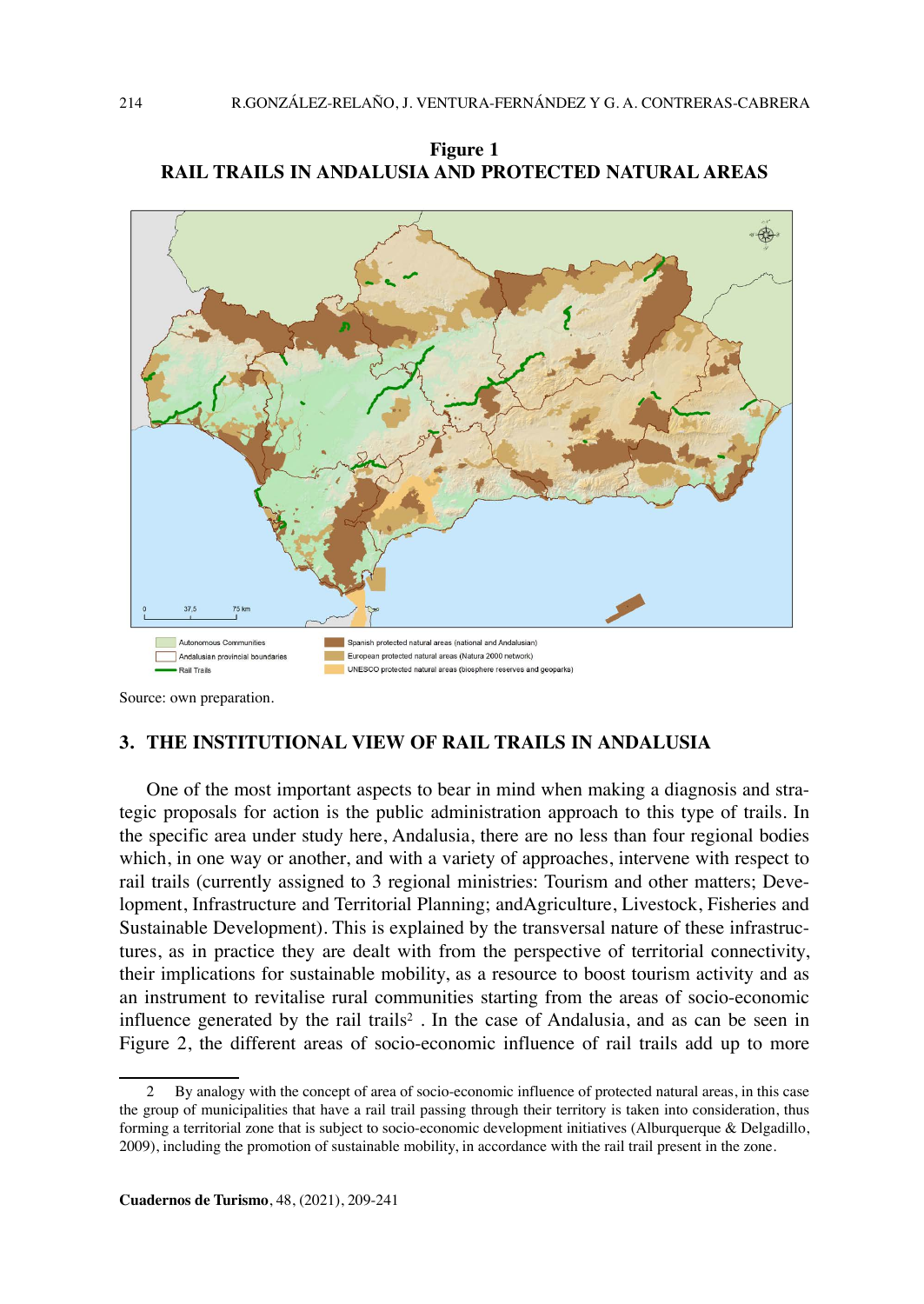than 11,000 km2 and house a population of around 2 million inhabitants (Annex 1). This accounts for 12.66% of the area of the region (of a total of over 87,000 km²) and 22.99 % of the population (of almost 8.5 million inhabitants).

In this context, the competent body in matters of Tourism at regional level deals with the promotion of rail trails and their use as a way to achieve complementarity between tourism segments. Specifically, it indicates that cycle tourism could become one of the emerging micro-products and micro-segments to be developed within Andalusian territory. Thus, from an analysis of the documents of sectoral planning (General Sustainable Tourism Plan, Tourism Promotion Master Plan, Strategies for the Management of Tourism Seasonality, Comprehensive Strategy for the Promotion of Sustainable Inland Tourism), it is possible to glean an assessment of rail trails as a tourism product that may stimulate the territory under the influence of these routes. To this end, the competent regional body indicates the need to carry out an appraisal of both the trails themselves and the requirements for essential facilities for their tourism development and promotion.

Meanwhile, for the body responsible for mobility in Andalusia, sustainable mobility, active tourism and, specifically, cycle tourism, represent a common denominator in the case of rail trails. Consequently, actions are underway to complete the design of a dense network of non-motorised routes throughout the Autonomous Community, subject to the maintenance of good connectivity between these routes. In the Andalusian Bicycle Plan (Plan Andaluz de la Bicicleta; PAB), drawn up for the period 2014-2020, 8 axes are established criss-crossing the regional territory with a vocation geared preferably towards leisure, sport and active tourism. They add up to a total of 3,080 km, and incorporate 359 km of rail trails (almost 12% of the regional routes of the PAB). The fundamental goals of this plan converge in two complementary ideas. On the one hand, the intention to contribute to the process of change of the mobility model, orienting it towards a greater degree of environmental, social and economic sustainability, and on the other hand, introducing the bicycle as an essential element of this change.

Both of these intentions are fully compatible with the idea of rail trails in Andalusia, and the trails with the capacity and suitability to form part of the different routes proposed in the PAB could be incorporated at three territorial levels. First, at regional level, via the creation of a network of cycle paths for leisure, tourism and sport in line with the current use of rail trails, thereby enabling an adequate territorial organisation, and even future extensions as more sections of disused railway lines are converted and prepared. Second, in metropolitan environments, via the integration of bicycles into strategies for developing intermodal systems through the inclusion of certain rail trails. Third, in urban areas, by supporting the creation of cycle path networks and the introduction of complementary services, adapting existing routes and open spaces, including the urban sections of rail trails that are compatible with this proposal.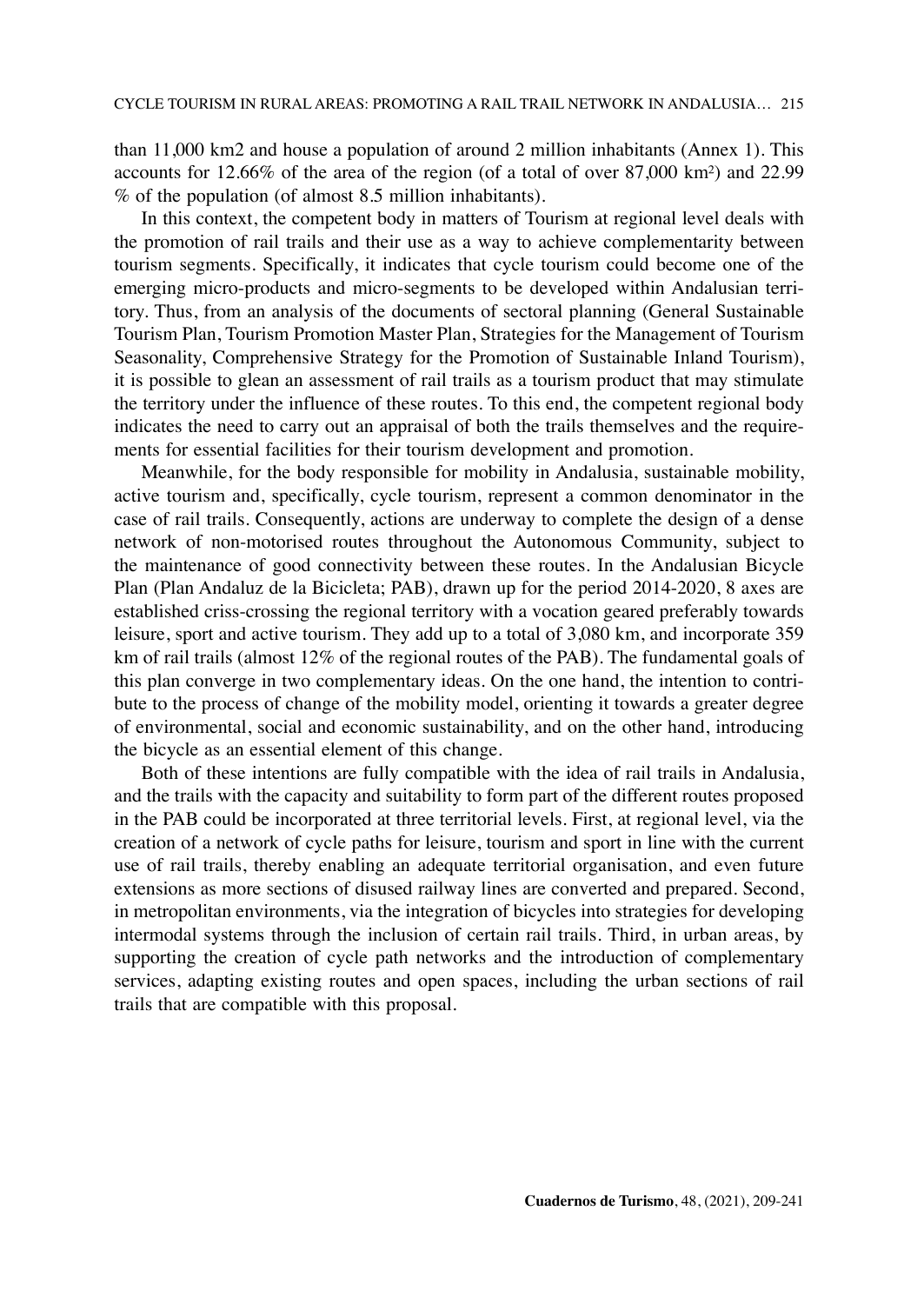



Source: own preparation.

Moreover, it is necessary to point out that there is also interest in disused railway infrastructure from the perspective of the Spatial Planning, even in the case of some trails that never became operational, such as the Jerez-Almargen route (Rincón-Millán, 2013). Thus, at the sub-regional level of land-use planning, attempts to take advantage of these abandoned routes in order to improve connectivity on this scale are underway, as can be seen in the case of the Bahía de Cádiz-Jerez route, currently under review.

In parallel, from the perspective of rural development, the Law on the Sustainable Development of the Rural Environment (LDSMR) of 2007 was implemented via a Royal Decree of 2010, by means of which the establishment of so-called "zone plans" was activated, 11 of them in the case of Andalusia during the period 2012-2016 (Ministry of Agriculture, Fisheries and Food, 2020). Its application in the region enabled the socio-economic revitalisation of large rural areas under the criterion of environmental sustainability, possibly affecting 79.6% of Andalusian territory according to the initial delimitation of rural zones that could potentially benefit, comprising the aggregation of sparsely populated municipalities. Structured actions would be applied to these zones according to four programmatic axes. The set of proposals included in the Axis of infrastructures and basic amenities is of special interest. These proposals are centred on the adaptation of public thoroughfares, abandoned railway lines and other types of underused or disused paths,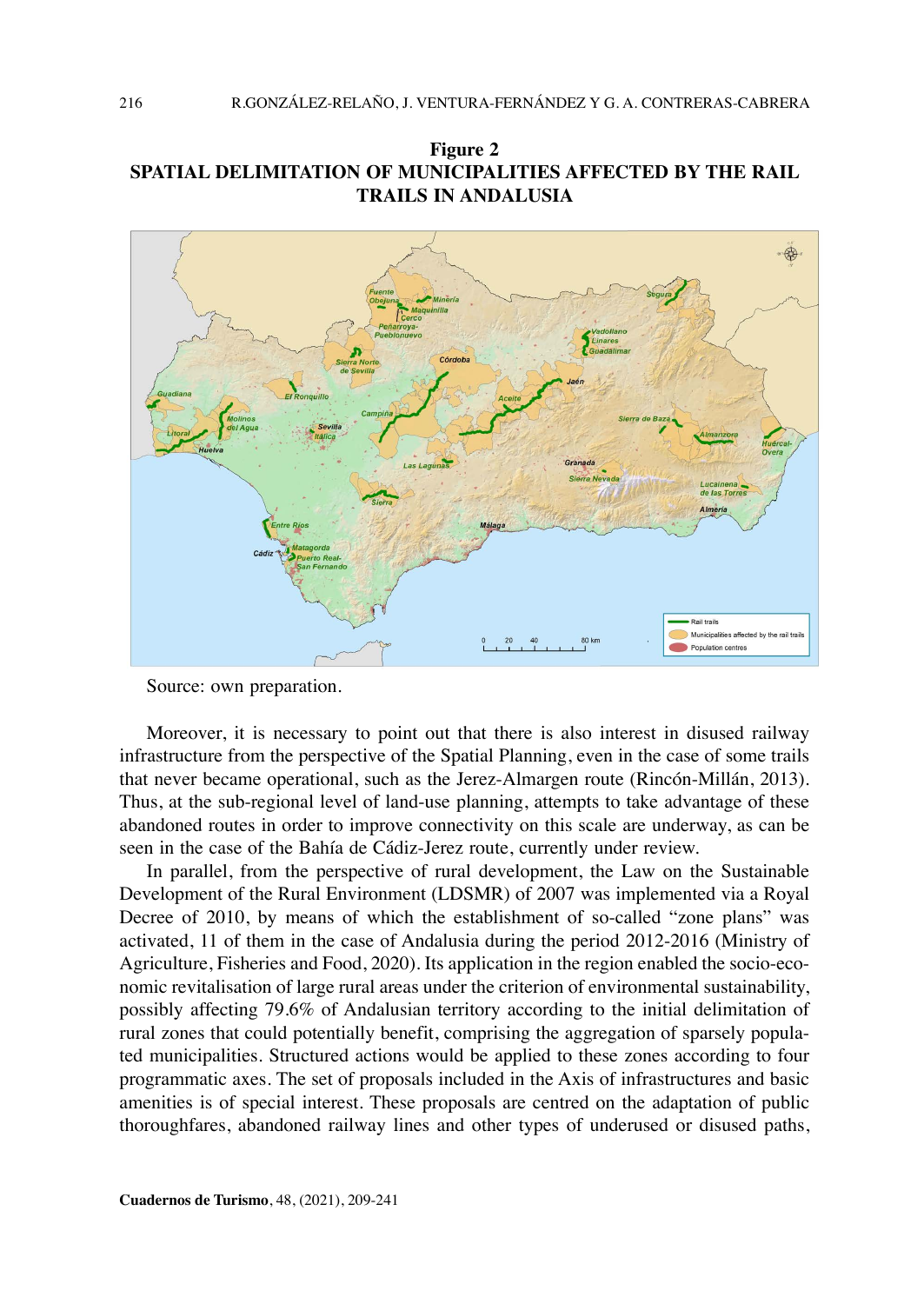CYCLE TOURISM IN RURAL AREAS: PROMOTING A RAIL TRAIL NETWORK IN ANDALUSIA… 217

such as tracks for non-motorised use, for the purposes of leisure in nature and recreational, sporting and tourism activities. They also include works for the new construction, renovation or improvement of transport routes, including networks of public paths and trails of tourism or cultural interest.

**Figure 3 RAIL TRAILS AND RURAL AREAS TO BE REVITALISEDIN ANDALUSIA**



Source: own preparation.

During the period of implementation of the Sustainable Rural Development Programme (PDRS), and through the so-called "rural zone plans" for Andalusia (2012-2016), 311 municipalities were involved in the eleven Andalusian areas declared as priority intervention zones, with a population of approximately 716,000 inhabitants (around 8.5% of the population of Andalusia). More specifically, 8 rail trails were located in 6 of these 11 declared zones; a relevant fact given the opportunities the PDRS provides for the tourism promotion of this network of non-motorised routes via their rehabilitation and fostering as territorial resources. These zones and their current rail trails were the following: Sierra de Filabres-Alhamilla (Almería): Lucainena de las Torres; Noreste de Cádiz y Los Alcornocales (Cádiz): La Sierra; Los Pedroches y el Valle del Alto Guadiato (Córdoba): La Maquinilla, Peñarroya-Pueblonuevo, Cerco Minería and Fuente Obejuna; Hoyas de Guadix y Baza (Granada): Sierra de Baza; Andévalo and Cuenca Minera (Huelva): Guadiana and Molinos del Agua; and Sierra Morena y Vega Alta de Sevilla (Seville): Sierra Norte de Sevilla (Ministerio de Agricultura, Pesca y Alimentación, 2020).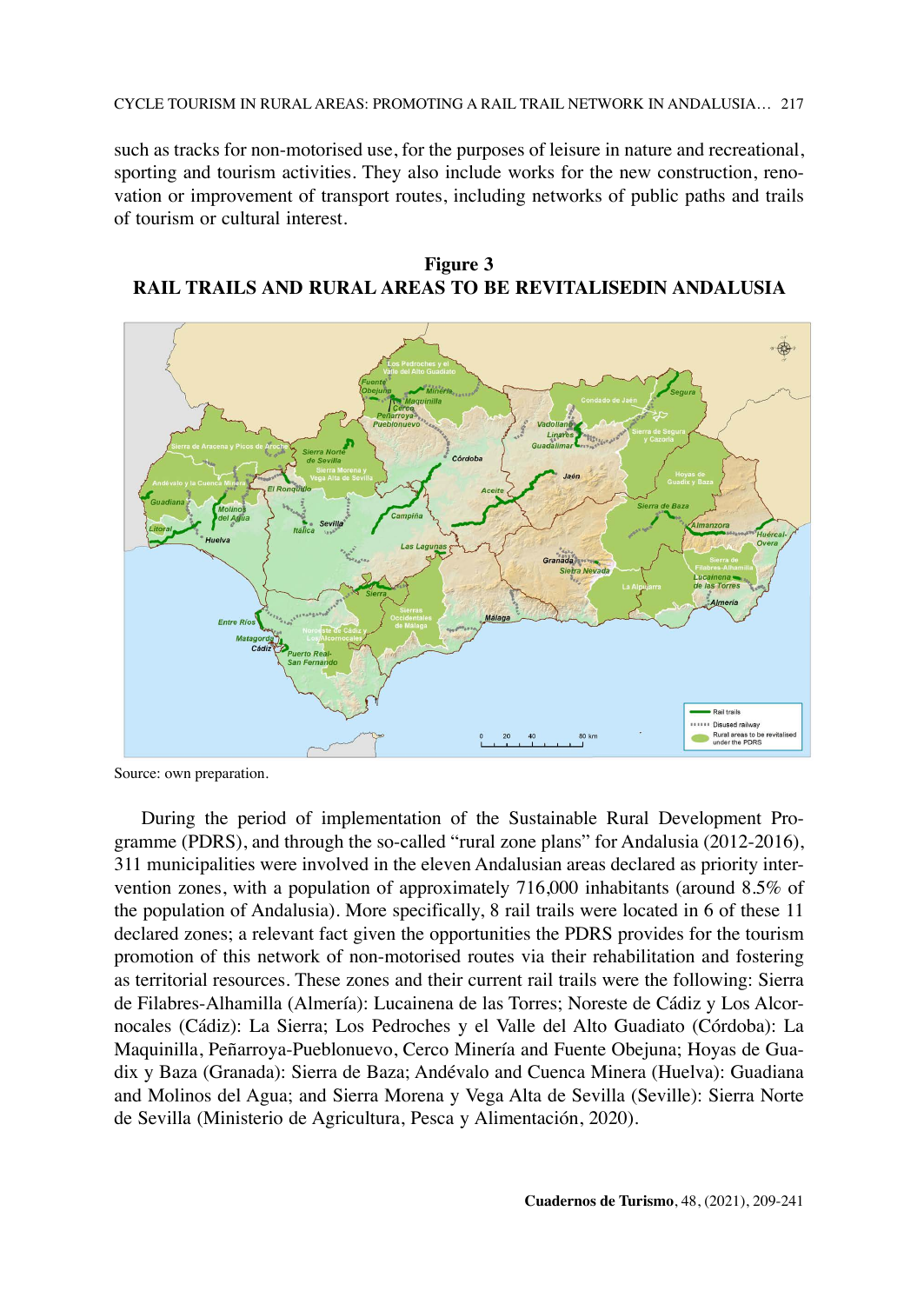Nevertheless, it is currently possible to envisage the possibility of giving renewed impetus to the PDRS, thereby facilitating the revitalisation of Andalusian rural areas through the use of these infrastructures and amenities in a balanced manner throughout the entire region. This would entail focusing especially on the conversion of new sections of disused railway lines into rail trails and working on the maintenance, safety and visibility of these trails in order to guarantee their development and use for cycle tourism. The state-level PDRS 2014-2020 is currently still in force, as well as its implementation in Andalusia during the same period.

In this respect, the cartographic expression of the territorial coincidence between the rural areas to be revitalized, rail trails and disused railway lines is revealing (Figure 3), as it clearly demonstrates the aspects to be considered in future strategic proposals for the network. It may be considered as an example for programming measures that could potentially benefit from the resources provided by the PDRS, and it serves to identify high priority rural areas for socio-economic revitalisation. Moreover, the dynamic character of the rail trail network due to possibilities of incorporating more disused railway lines should not be overlooked.

#### **4. RESEARCH METHODS**

In order to achieve the proposed objective, that is, the formulation of a planning proposal by means of strategic goals and lines of action, it is necessary, as a first step, to have in-depth knowledge of the initial situation and identify the current state of rail trails in Andalusia. In this respect, the need to obtain primary information from representatives of the management bodies of Andalusian rail trails was recognised, all of whom are linked to the Local Administration at different levels and in different ways. In order to undertake this consultation, a background document was drawn up on the basis of work carried out in 2015 within the context of the project entitled "Creation of a platform of territorial information and technological support of rail trails in Andalusia. Citizens' access to the information society". This document initially contained demographic, social, economic and environmental aspects, although to achieve the objectives of this study, the most significant opinions and assessments which, directly or indirectly, affect the development of tourism activity linked to the use of rail trails, were compiled. These assessments, or perceptions, were taken by the researchers as a starting point and consist of 16 possible types of strengths, weaknesses, opportunities and threats, subject to the triple possibility of being verified, rejected or reformulated by those management bodies responsible for their implementation.

The process of consulting the 27 management bodies was carried out in two stages. The first stage was in 2015, when there were 23 rail trails in Andalusia, with a 100% response obtained to questionnaires sent via e-mail, along with a process of verification of results undertaken by the Spanish Railways Foundation (Fundación de los Ferrocarriles Españoles), the body responsible for promoting the "Rail Trails" programme at national level, in support of the work of Andalusian Geographical Studies Research Group. The second stage was during the second half of 2018, when a process of updating and including new trails was undertaken, thus arriving at the present 27 trails, and obtaining the assessment of 25 management bodies by means of personal consultation. This latest updating of the study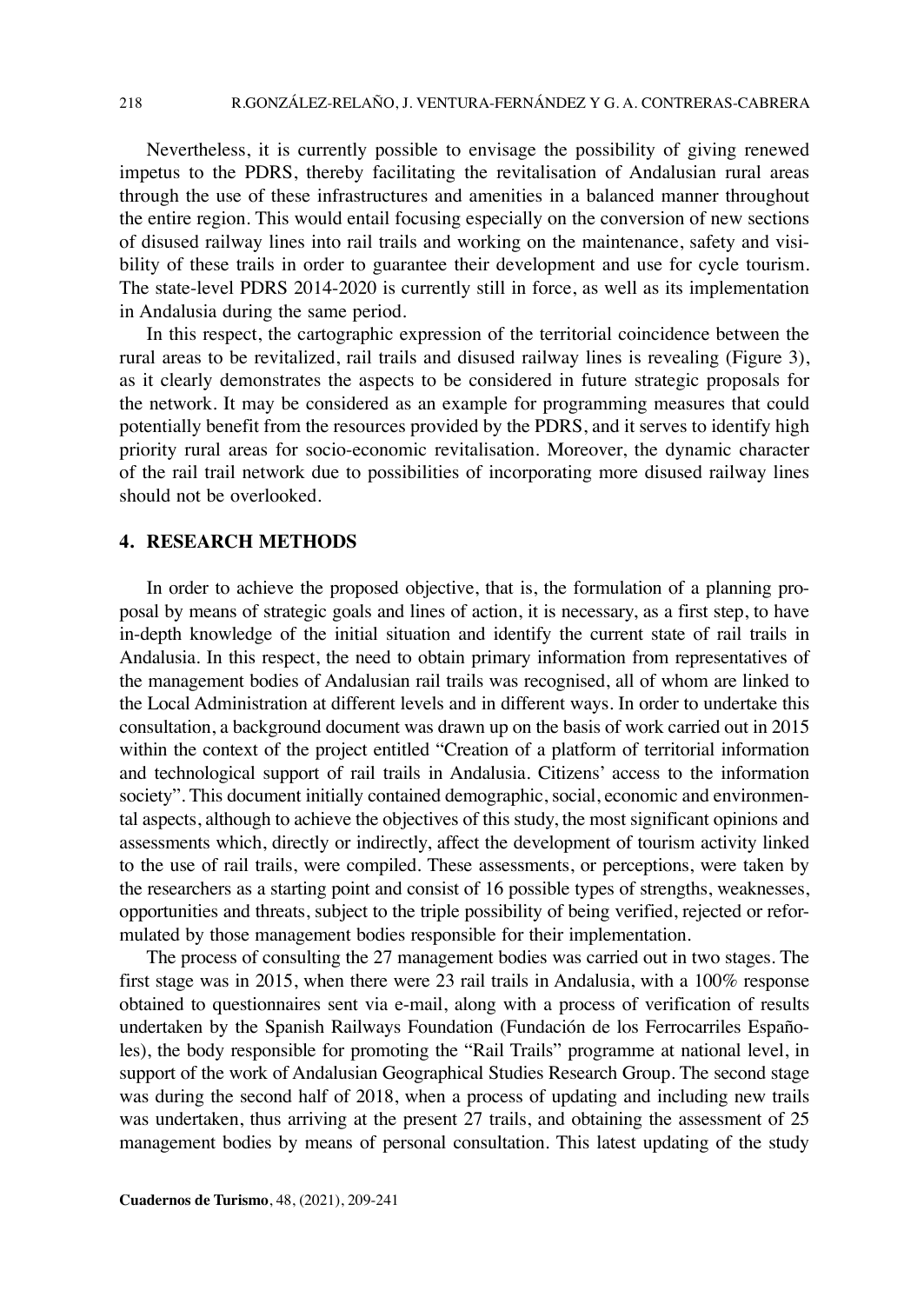also incorporated opinions based on new strengths, weaknesses, opportunities and threats detected for these routes in relation to their fostering, use and tourism promotion (Annex 2).

After receiving all these contributions, an evaluation was conducted by means of an analysis of coincidences in the assessments made. The model followed is based on the allocation of a qualitative weighting, in accordance with the percentage of recurrences in the replies of the management bodies (García *et al*., 2004; Abascal and Grande, 2005; Ramírez, 2009; Astigarraga, 2016). The recurrence classification applied was Low (insignificant, with coincidence of replies under 33.3% of representatives), Medium (indicative, between 33.3% and 66.6%) and High (consensus, values over 66.6%). The replies with a low level of backing were rejected, as those chosen by less than a third of the management bodies were considered to be poorly representative. The final result of this process was a SWOT table of aspects linked to tourism activity for Andalusian rail trails as a whole.

On the basis of the initial SWOT, derived from the processing and verification of the assessments obtained and the subsequent updating of results, a diagnostic tree was constructed with the main problems, needs and expectations of the entire set of these routes. The composition of the diagnostic tree created consists of three identification levels linked by a causal relationship. This form of diagnosis shows a clear ascending nature in the setting of contents, going from specific (level 1) to global (level 3). Level 1 includes different relevant aspects, arising from the SWOT information and the personal interviews conducted, disaggregated into three thematic areas, which correspond to the use and exploitation of the rail trails, the socio-economic development of the affected territories and the management of the different routes. Level 2 of the diagnostic tree corresponds to the three key effects deriving from each of the aforementioned thematic areas. Finally, the postulation of a general conflict (level 3) is arrived at, related to the main problem to be resolved.

Subsequently, corresponding to the diagnostic tree, an objectives tree was created, establishing guidelines for strategic action that are consistent with the logical framework approach methodology and the planning formula (Roduner *et al*., 2008; Couillard *et al*., 2009; Aldunate and Córdoba, 2011; Las Casas, and Scorza, 2016). Thus, taking an overall aim as reference, which could be achieved with the reinforcement of other development objectives, it is possible to construct a strategy (Godet and Durance, 2009) for boosting tourism that eliminates or reduces the negative aspects of the diagnosed reality (Valls and Neves, 2014), as well as incorporating those potentialities present in the set of rail trails. In this respect, a three-level scheme of objectives is established, starting with the formulation of a general objective (level 3), attainable via three strategic objectives (level 2) that respond to the three key effects of the three thematic areas diagnosed previously. Finally, the tree is completed by setting 9 specific objectives (level 1), as a mirror response to the earlier 9 relevant aspects.

According to this logical framework methodology, often used by authors and international bodies for planning (Gasper, 2000; Bakewell and Garbutt, 2005), the strategic response given to the initial diagnosis gives coherence to the cause-effect relationship examined, providing the managers of each of these routes with tools that facilitate the construction of a genuine regional network of rail trails that contributes to sustainable tourism development.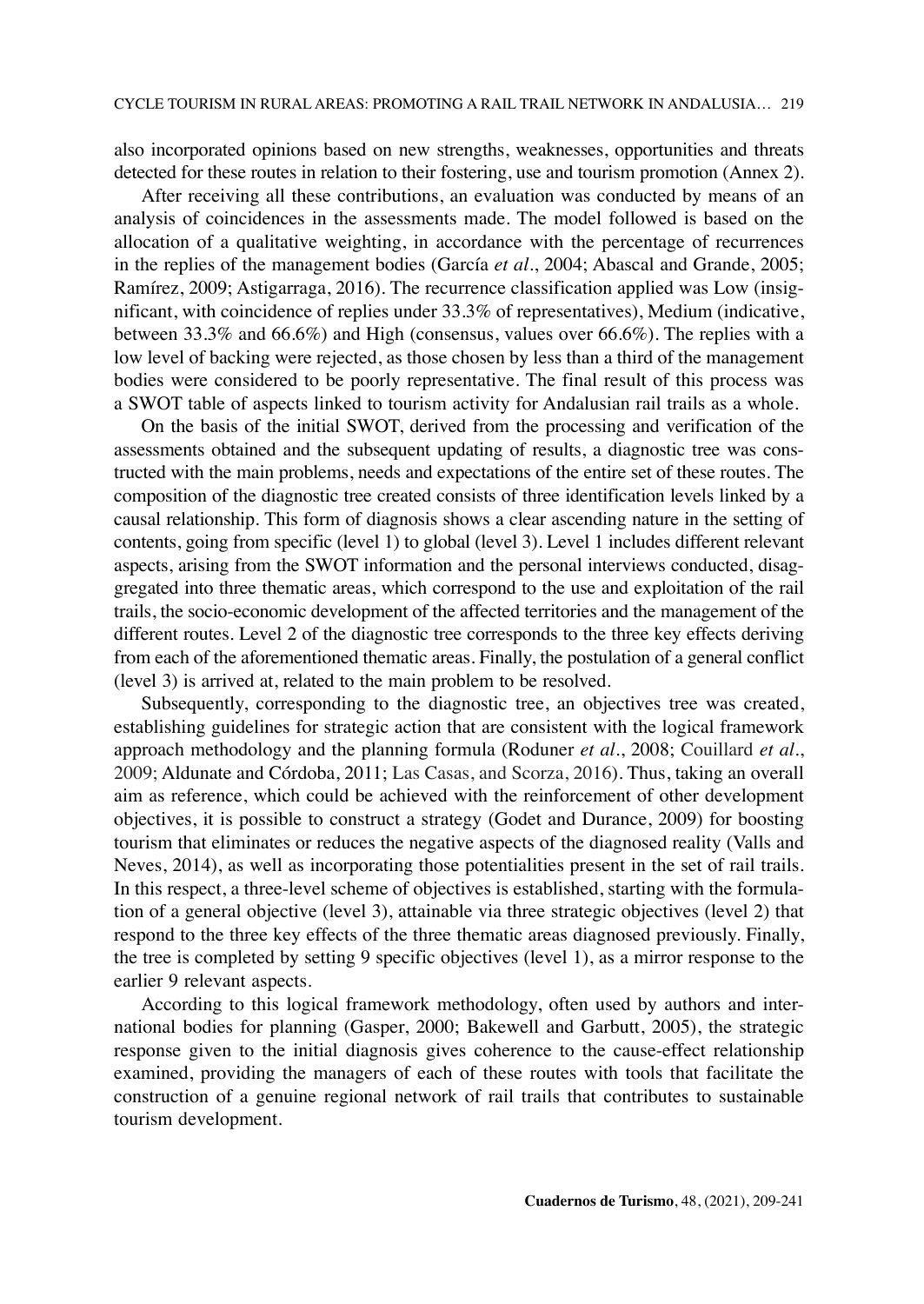## **5. RESULTS**

### **5.1. The view of the trail managers**

Taking the SWOT analysis conducted as a basis, a promising situation for Andalusian rail trails is identified with respect to tourism, in the light of the favourable outlook for the expansion of rural and active tourism in the international context, although not free from difficulties or obstacles to overcome.

However, cycle tourism and other forms of non-motorised tourism based on rail trails are closely conditioned by the length of these routes and the existence of tourism amenities and services, as well as by the presence of other (cultural and natural) resources in the territory that are complementary to the inherent attraction of the trails themselves. Moreover, there is a need for the different territorial actors linked to their maintenance and tourism development to guarantee cooperation. Along with these considerations, the degree of awareness or aptitude of the local population in general and of investors in particular is clearly very important, in order to take advantage of the opportunities for enterprise associated with these routes (Figure 4).

On the basis of this initial perception, developed from the contributions of the different managers interviewed, it is appropriate to design a diagnostic tree for Andalusian rail trails as a preliminary step prior to the subsequent strategy of boosting their tourism development as a network. This diagnostic tree synthesises the reality analysed, and enables specific actions for improvement to be implemented logically and coherently by means of an objectives tree.

| <b>STRENGTHS</b>                                                                                                                                                                                                                                                                  | WEAKNESSES                                                                                                                                                          |  |
|-----------------------------------------------------------------------------------------------------------------------------------------------------------------------------------------------------------------------------------------------------------------------------------|---------------------------------------------------------------------------------------------------------------------------------------------------------------------|--|
| Institutional consensus on the promotion of<br>ecological transport, the preservation and<br>enjoyment of heritage, proximity to nature,<br>education and interpretation of the visited<br>territory, active tourism, outdoor activities<br>linked to the Andalusian rail trails. | Short length of the routes for their optimum<br>tourism development and exploitation.                                                                               |  |
| Participation of the Administration (at<br>different levels), along with diverse groups<br>of citizens, in promoting the use and<br>exploitation of the trails.                                                                                                                   | User confusion and/or dissolution of the<br>synergies to different levels (local, regional,<br>national) due to the lack of a clear identity of<br>the rail trails. |  |
| Increase the capacity of the trails through the<br>recovery of sections and/or facilities that are<br>still out of use.                                                                                                                                                           | Dismantling of the rail trail network in<br>Andalusia.                                                                                                              |  |
| commitment<br><b>Firmness</b><br>and<br>of<br>the<br>management bodies of the trails.                                                                                                                                                                                             | Lack or shortage of services: accommodation,<br>$\sim$<br>catering, repair or rental of bicycles, etc.                                                              |  |

**Figure 4 TOURISM SWOT FOR ANDALUSIAN RAIL TRAILS**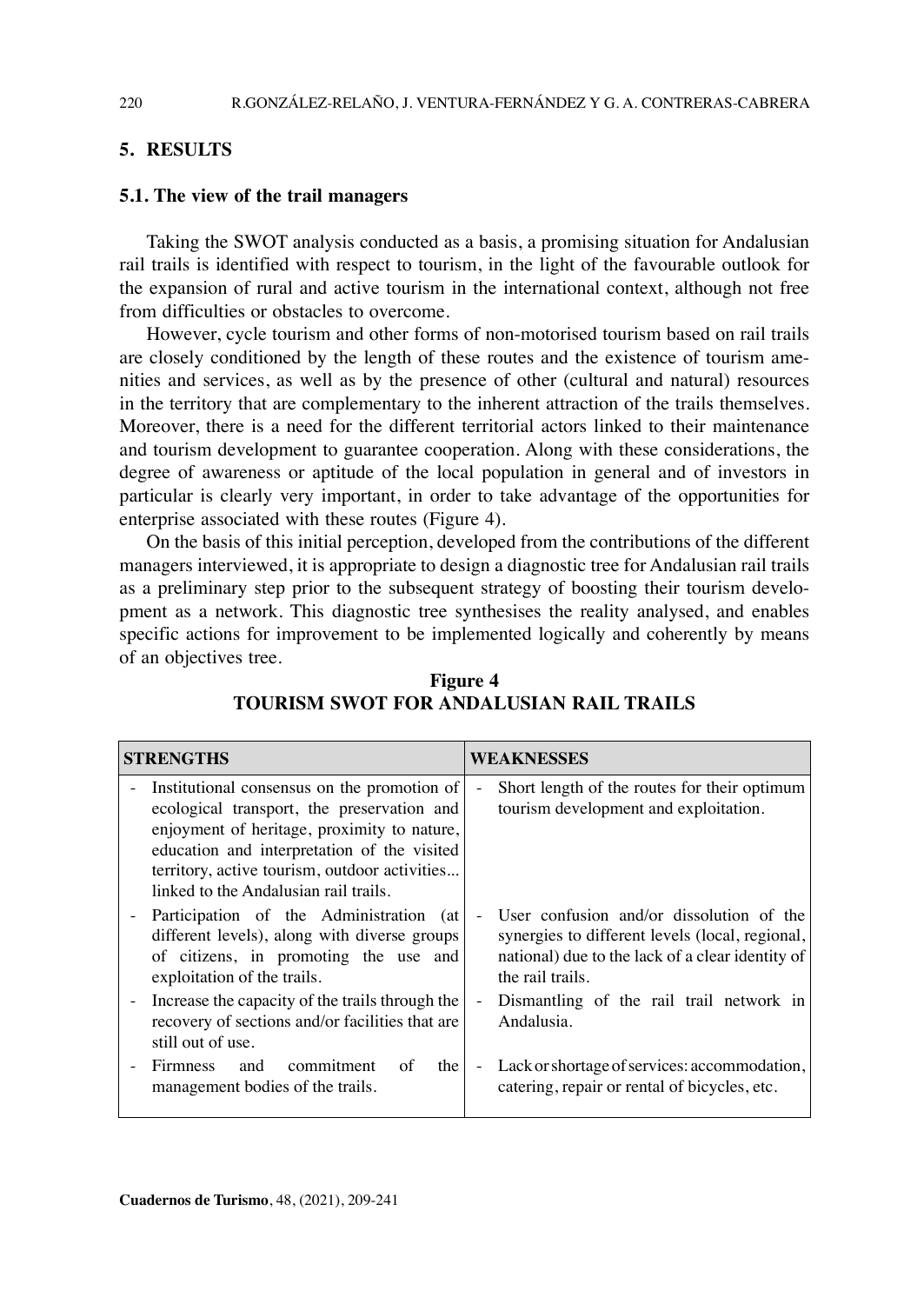## CYCLE TOURISM IN RURAL AREAS: PROMOTING A RAIL TRAIL NETWORK IN ANDALUSIA… 221

| <b>STRENGTHS</b> |                                                                                                                                       | <b>WEAKNESSES</b>        |                                                                                                                                              |  |
|------------------|---------------------------------------------------------------------------------------------------------------------------------------|--------------------------|----------------------------------------------------------------------------------------------------------------------------------------------|--|
|                  | Presence of a brand image that should favour<br>the consolidation and improvement of the<br>trails.                                   |                          | Lack of or insufficient business ventures<br>related to the tourism development of the<br>trails.                                            |  |
|                  | Existence of the support of citizens and/or<br>local associations in the use and exploitation<br>of the trails.                       |                          | Weakness or lack of synergies between the<br>use of the trails for tourism and the local<br>development of the municipalities where          |  |
| ÷,<br>$\equiv$   | Recovery and effective promotion of disused<br>railway infrastructures and facilities.<br>Effective accessibility of the trails for   |                          | they are located.<br>Negative image of the set of routes due<br>to lack of maintenance (permanent or                                         |  |
|                  | all kinds of users (including people with<br>reduced mobility).                                                                       |                          | occasional).<br>Limited or non-existent train + bicycle, bus<br>+ bicycle etc. intermodality to access the rail                              |  |
|                  | Presence of tourism products linked to the<br>existence of the rail trails.                                                           |                          | trails.                                                                                                                                      |  |
|                  | Existence of a territorial offer (valuable<br>natural and cultural resources) favourable to                                           | $\frac{1}{2}$            | Limited perception of the set of rail trails as<br>an integrated and coordinated network.                                                    |  |
|                  | the use and exploitation of the trails.<br>Endogenous potentialities (heritage and                                                    | $\overline{a}$           | Insufficient exploitation of the cultural or<br>natural resources of the territory for tourism                                               |  |
|                  | landscapes) of the municipalities in the areas<br>surrounding the trails.                                                             |                          | promotion.<br>Ignorance of the economic viability of the                                                                                     |  |
|                  |                                                                                                                                       |                          | trails.                                                                                                                                      |  |
|                  | <b>OPPORTUNITIES</b>                                                                                                                  |                          | <b>THREATS</b>                                                                                                                               |  |
|                  | Connection between rail trails and non-<br>motorised routes of similar characteristics.                                               |                          | Scant allocation of economic, technical and<br>human resources in the policy of promoting<br>rail trails in Andalusia.                       |  |
|                  | Inclusion of the trails in national or<br>international networks of routes.                                                           | $\overline{\phantom{m}}$ | Little presence (or consideration) of the rail<br>trails in the products offered by operators<br>and other agents of tourism intermediation. |  |
|                  | Boost enterprise and job creation through the<br>introduction and expansion of services and<br>economic activities linked to tourism. |                          | The exploitation of these routes is influenced<br>by meteorological conditions, as they are<br>outdoor activities.                           |  |
|                  | Increase the possibilities of socio-economic<br>revitalisation of municipalities affected by<br>the trails.                           | $\frac{1}{2}$            | Lack of coordination or lack of commitment<br>between administrations for their promotion<br>and management.                                 |  |
|                  | of<br>effective<br>Creation<br>channels<br>of<br>dissemination on the use and exploitation of<br>the trails.                          |                          |                                                                                                                                              |  |
|                  | Deseasonalisation of tourism activity in the<br>area of influence of the trails.                                                      |                          |                                                                                                                                              |  |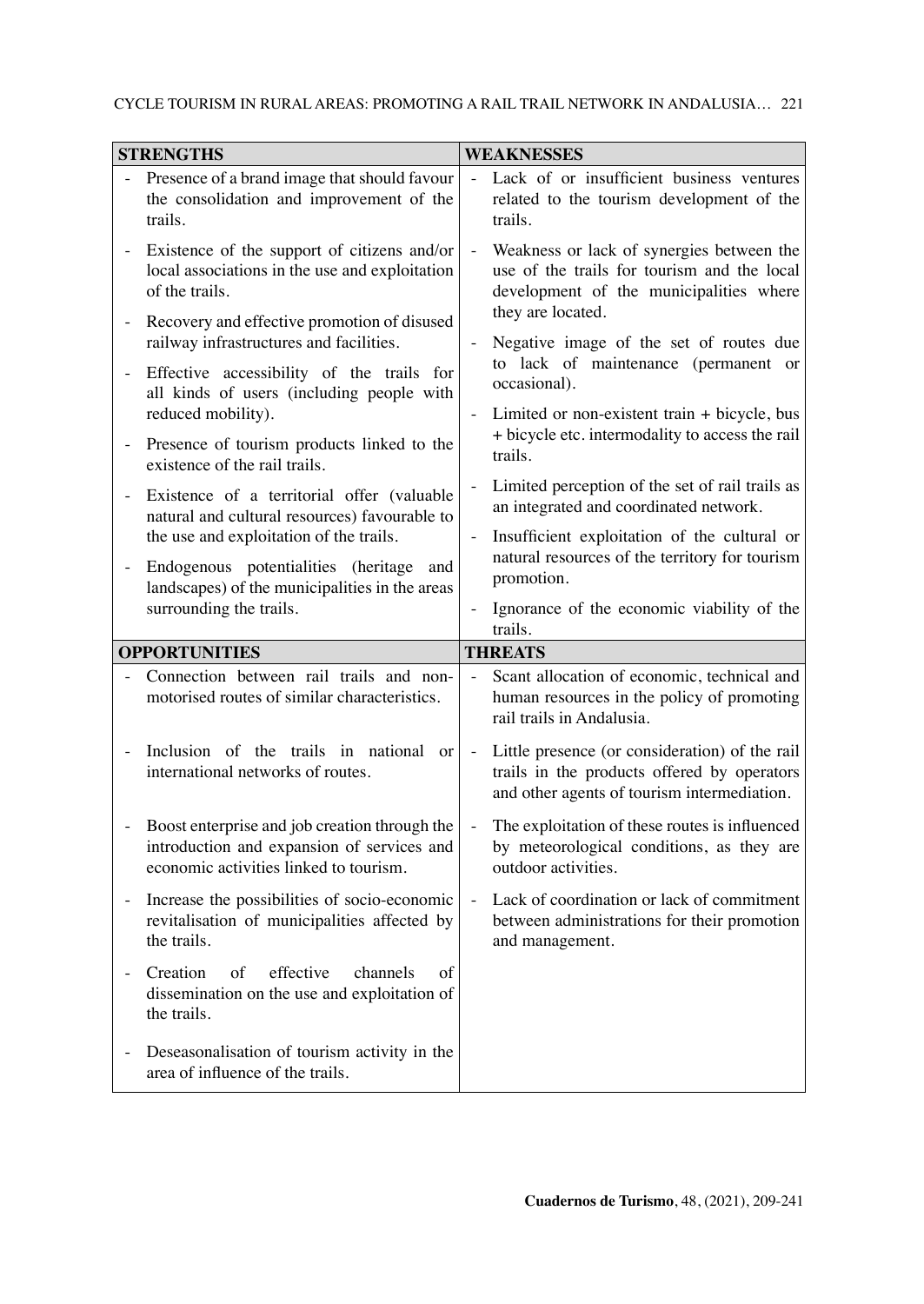| <b>OPPORTUNITIES</b>                                                                                                            | <b>THREATS</b> |
|---------------------------------------------------------------------------------------------------------------------------------|----------------|
| Diversification of local economies.                                                                                             |                |
| Growing trend towards greater contact<br>with nature and with landscapes that have a<br>unique appeal.                          |                |
| Increased number of users of the trails<br>through the use of Information and<br>Communication Technologies.                    |                |
| Promotion of the "Rail Trail" tourism<br>product.                                                                               |                |
| Improve public use of the trails by means<br>of a user management and guidance plan or<br>programme.                            |                |
| Increase public knowledge of the history and<br>impact of railway lines prior to the rail trails.                               |                |
| Increase user knowledge of resources and<br>values of the municipalities that the trails<br>pass through.                       |                |
| Possibility of creation of a body at regional<br>level to coordinate the management and<br>promotion of Andalusian rail trails. |                |

Source: Own preparation.

### **5.2. Analysis of the current situation: Diagnostic Tree**

The diagnostic tree created shows three levels in determining the initial situation of the Andalusian rail trails (Figure 5), starting with a preliminary and necessary examination of thematic areas of relevant aspects (level 1). Due to their special importance, 9 of these relevant aspects were identified, which led to three key effects to take into consideration (level 2). In the first key effect, the deficient use and exploitation of the rail trails as a whole, and in the context of sustainable mobility, was observed. In the second key effect, inequality in the integration of the rail trails in fostering socio-economic and territorial development where these are located was observed. Finally, the third key effect evidenced discordant management of this set of non-motorised routes, which affects the scope of the results, the correct allocation of resources (material, financial and human) and those dissemination and promotion efforts aimed at increasing the number of users. These indicated effects enabled the detection of a general conflict (level 3) which ultimately defines the overall situation of the Andalusian rail trails: the lack of a real network of this type of routes, expressed in terms of coherent fostering and promotion, an effective contribution to the sustainable development of the areas where they are located, and equitable and balanced management.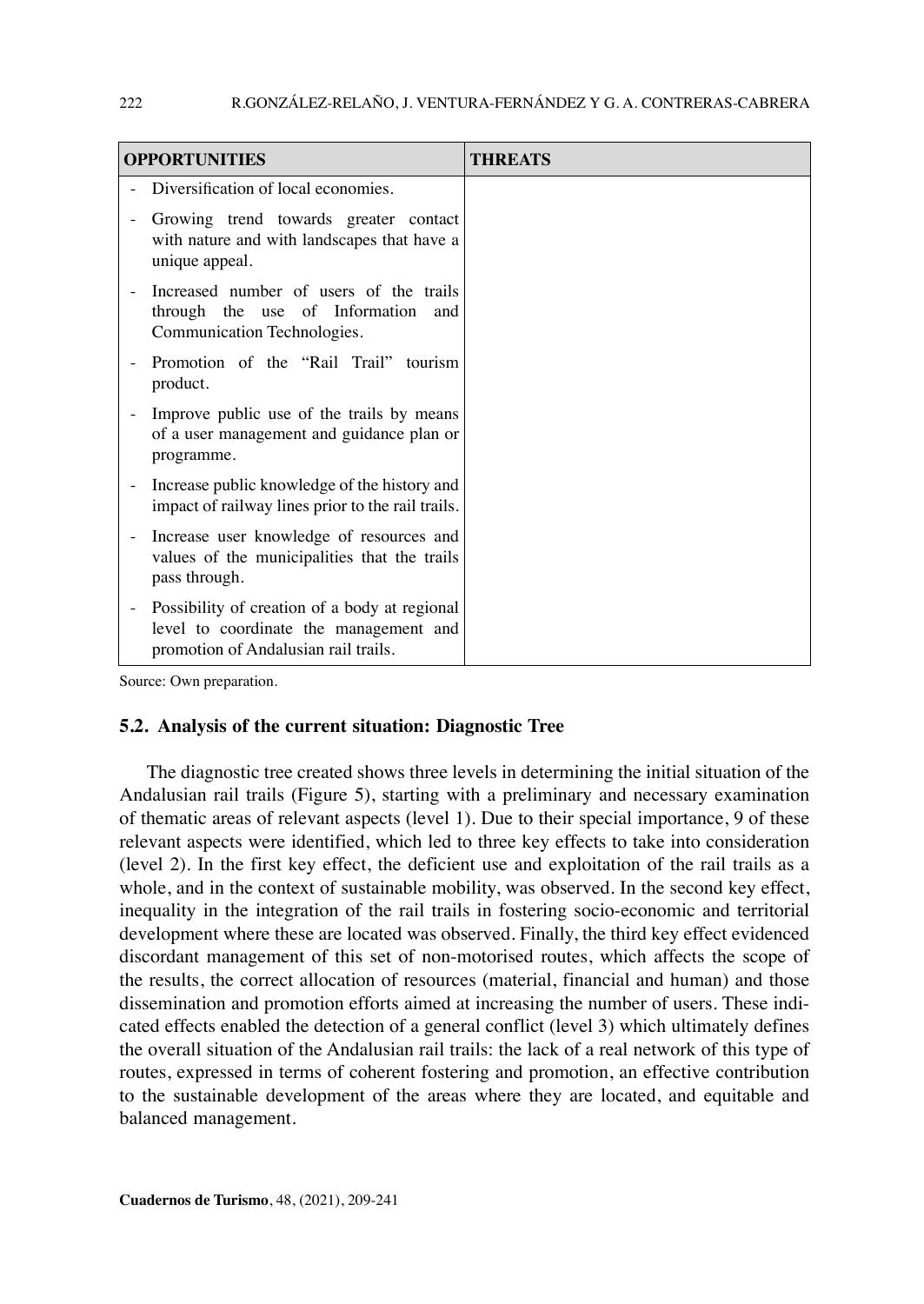Nevertheless, despite the deficiencies detected, the diagnostic tree shown evidences a dynamic process, characterised by the constant recovery of disused railway lines and their conversion and use as rail trails. This is all undertaken by a growing number of management bodies, at different rates and with different capacities and commitments to culminate the process, but there is still, however, no clear idea of a network of routes managed in a coordinated fashion.

As well as the above, it is important to take into account the external context of nonmotorised routes existing in and around Andalusia. This increase in rail trails acquires new complementary aspects if the integration of these trails with other types of perfectly compatible thoroughfares is taken into consideration, such as the routes on various scales included in the Andalusian Bicycle Plan (2014-2020), the transnational routes of EuroVelo, or the natural paths and livestock trails present in Andalusia. Consequently, planning a future rail-trail strategy in the Autonomous Community of Andalusia would also require external coherence in its design, seeking to achieve overall compatibility and coordination with other initiatives for establishing and managing a variety of non-motorised routes in addition to rail trails.

Thus, the diagnosis confirms that this tourism product, based on sustainability, shows signs of weakness, both from an internal and an external point of view, in its present process of becoming part of the regional network ofnon-motorised routes. It seems that this is due to a clear dispersion in the management of the network, subject to unconnected development initiatives from the outset, with independent action for each trail, taken from a localist perspective and with mixed results with regard to the development ofthe different routes. Moreover, this issue influences the model of socio-economic development adopted in different rural areas in Andalusia, in its combination with existing territorial resources and in relation to improvements in aspects of thequality of life of local populations and visitors, such as health and leisure. Meanwhile, some successful experiences, such as Vía Verde de La Sierra (Cádiz-Seville) (Luque-Valle, 2012), or, more recently, the combining of three trails into the present Vía Verde del Aceite (Córdoba-Jaén), have served as examples of the capacity of these routes and the potential for the venture and increased local income. They have also been helpful in drawing up some proposals for intervention, set out below, in the form of an objectives tree for a regional strategy for rail trails in Andalusia.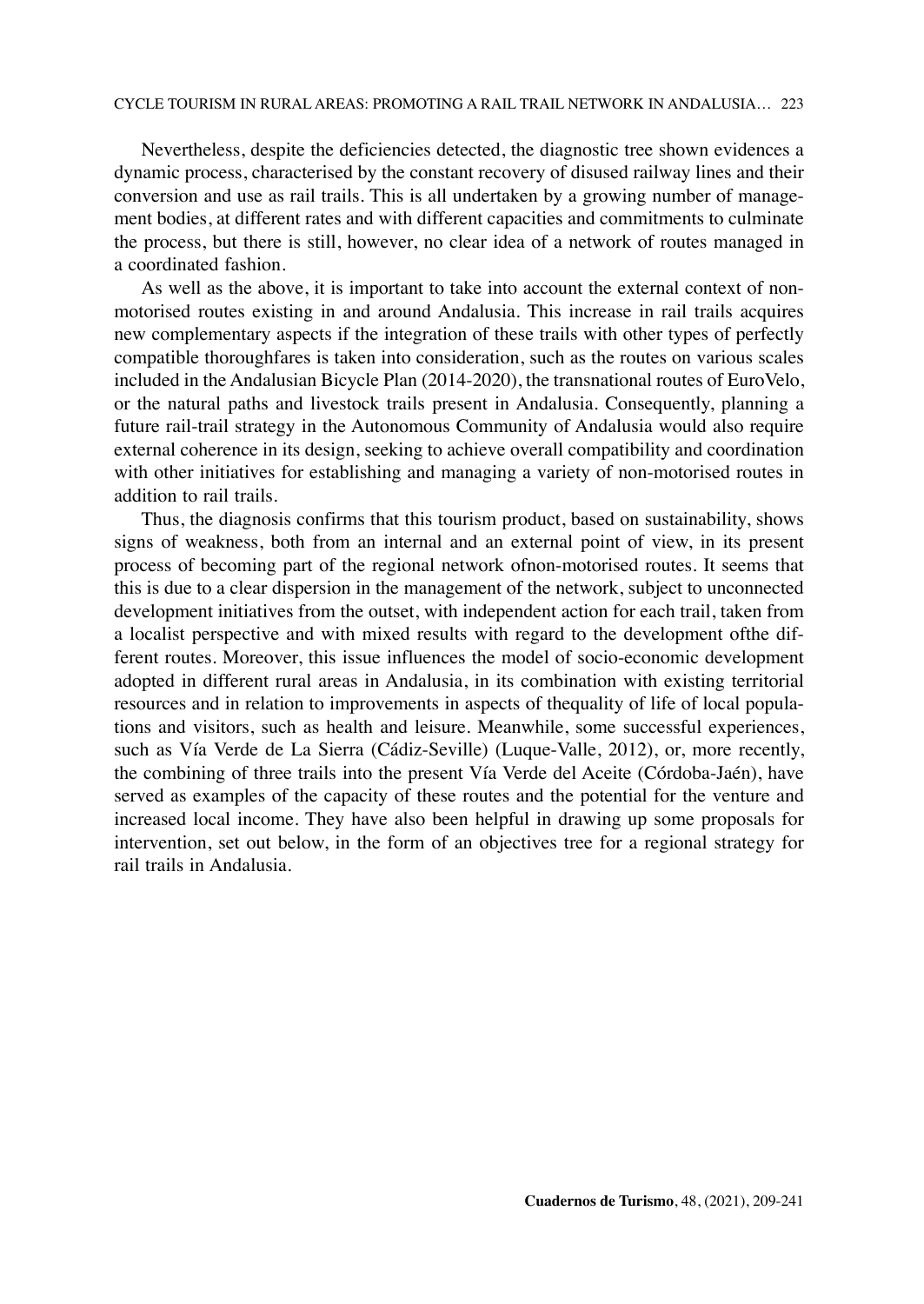

**Figure 5 DIAGNOSTIC TREE OF THE ANDALUSIAN RAIL TRAILS**

Source: Own preparation.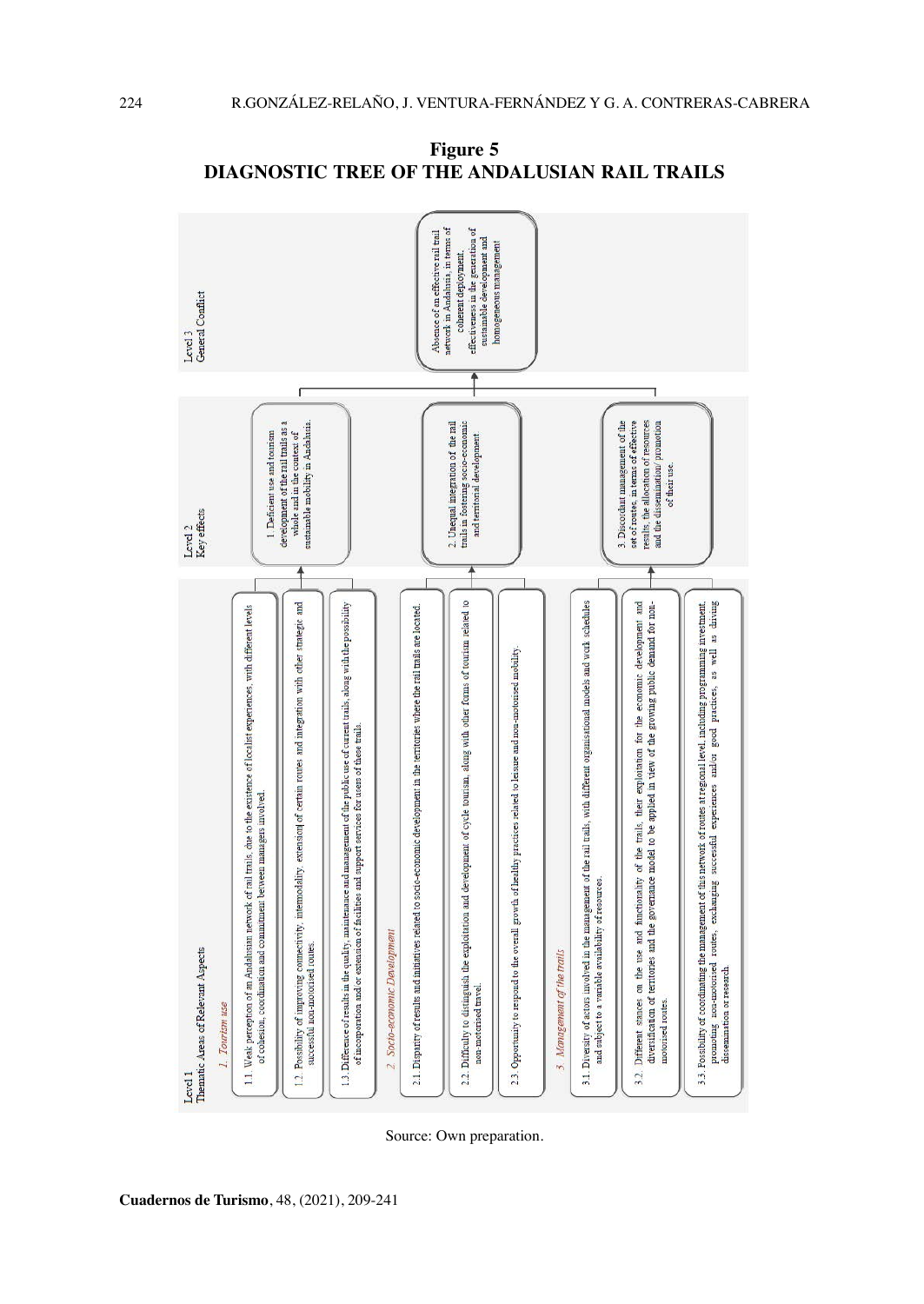### **5.3. Proposal for intervention: Objectives Tree**

The objectives tree (Figure 6) shows a triple causal relationship of the goals pursued, on three levels, as a logical response to the general conflict diagnosed and its consequent effects, and assumes the creation of a rail trail network in Andalusia that is coherently deployed, generates sustainable development and is managed homogeneously as general objective (level 3).

The idea is an intervention formula based on three strategic objectives (level 2), in accordance with each goal to be attained (tourism development of the rail trails; promotion of sustainable development in the territories where these are located; and management of the trails perceived as a genuine and effective network). From these emerge nine specific objectives that help to attain the three aforementioned goals (level 1). Thus, in order to achieve the development and exploitation of the non-motorised routes available for use (strategic objective 1), it is necessary to consider them as a whole, as a rail trail network of regional scope connected to a larger set of routes at national and European level, whose maintenance, safety and availability of amenities and/or ancillary services constitute a common feature of the entire trail network. This objective also requires establishing common public usage of the network.

Furthermore, to take full advantage of the opportunities that the network offers for the sustainable socio-economic development of the territories where it is located (strategic objective 2), the promotion of a sustainable tourism model linked to the identification and structuring of opportunities takes on special significance. This model should avail itself of the best practices and successful experiences observed, and act in accordance with the external strategic environment of the network.

Finally, to achieve a management formula based on the coordination and cooperation of all the institutions and actors involved in its creation, conservation and promotion, with a rational allocation of available technical and economic resources (strategic objective 3), it is necessary to strengthen the capacities and boost the means of the different actors who participate. This action should be accompanied by work of dissemination, interpretation and awareness-raising with regard to the network, aimed at creating an authentic and comprehensive information system suited to the strategic planning needs of these trails, serving as an observatory for information, monitoring and assessment.

As can be seen below, the proposal for intervention has the require dinternal coherence, with correspondence between the three levels of the objectives tree and those shown in the diagnosis of the initial situation. This provides a direct response to the different problems and needs detected, by improving the use and tourism development of these trails and their relationship with the immediate surroundings and the territory as a whole, and also via their contribution to the sustainable development of the areas that benefit (with regard to environmental and economic quality and the living standards of their inhabitants). In this way, a more appropriate form of institutional and financial management can be achieved, expressed in terms of the efficiency, rationality, sustainability and coordination of the different actors with responsibility for Andalusia.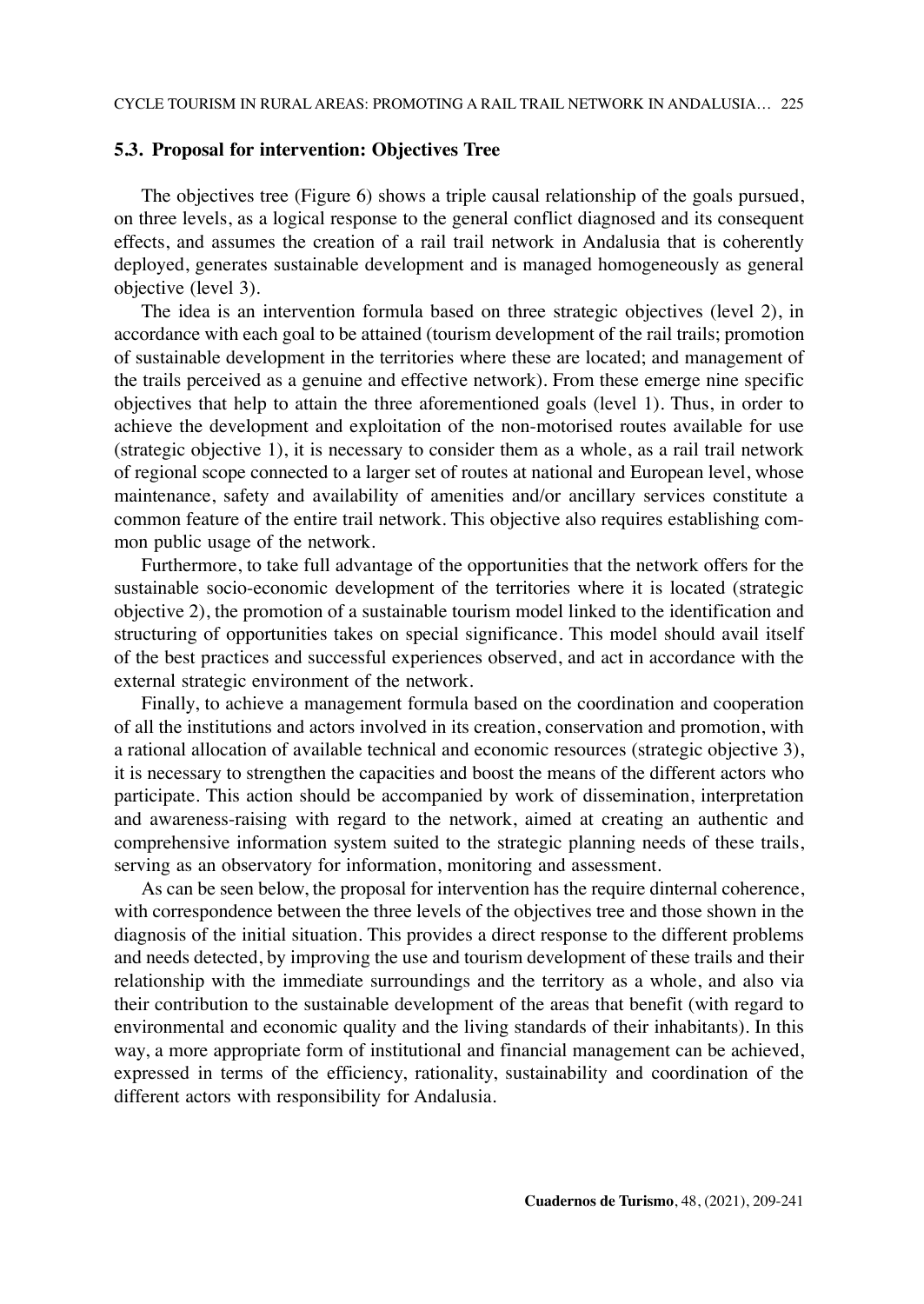

# **Figure 6 OBJECTIVES TREE FOR THE STRATEGIC PLANNING OF RAIL TRAILS IN ANDALUSIA**

Source: Own preparation.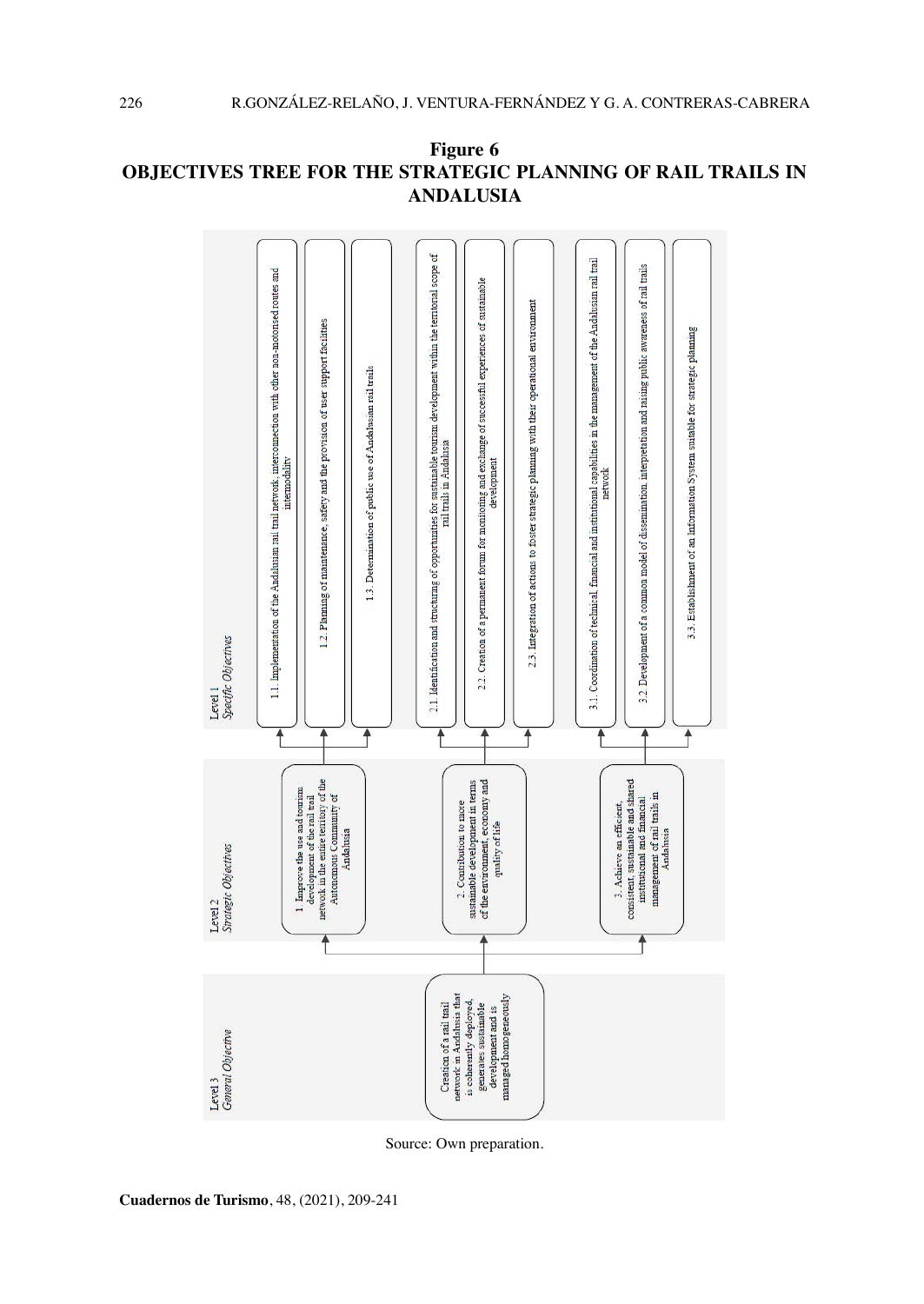## **6. DISCUSSION AND CONCLUSIONS**

Exploiting rail trails in Andalusia for tourism purposes has great development potential for several reasons. First, the range and diversity of the 27 currently existing routes (which cover almost 580 km) should be highlighted, and their possibilities for extension and interconnection with other non-motorised tourist routes (basically livestock trails and rural tracks). Moreover, this offer is boosted by recent improvements in infrastructures and accessibility and by a mild climate during much of the year, which combine to make it highly attractive to the growing demands of cycle tourists, especially from Central Europe. In view of this situation, it certainly makes sense to take advantage of the fact that cycle tourism, and other activities such as hiking, have become important tourism phenomena throughout Europe (Stoffelen, 2018), where trails have been developed on different scales and include routes of varying length, content and setting (MacLeod, 2017).

However, important shortcomings and untapped potential can also be observed with regard to rail trails in Andalusia, and it would be convenient to act upon these as effectively as possible. Management of these rail trails suffers from both a lack of coordination and frequent changes of the competent body entrusted with their promotion. Although we are dealing with a transversal sector, institutional integration in broader regional plans, which are not restricted to one sector, is absolutely crucial (Snowball & Courtney, 2010). The scenario observed in this research reveals disjointed local-scale planning, the result of initiatives promoted by municipal councils, consortiums, local authority associations known as "mancomunidades" and provincial councils, at different rates and without the necessary coordination of resources. This fact is a weakness as regards the creation of a reliable, long-term response to national and international demand, while at the same time it undermines the socio-economic impact on local communities as a whole.

Hence, and according to the research of Pucher & Buehler (2006) and Haustein *et al*. (2020), who have shown that one of the key ingredients for the successful development of routes is to have regional cooperation networks, it is clear that in Andalusia there is a critical need to achieve adequate planning, aimed at constructing a rail trail network at regional level. This would favour and strengthen the development of products, infrastructure and access, and would also facilitate the participation of the local population through the development of micro-businesses and innovation activities. This requires applying a shared and coordinated management model, in line with the strategic planning objectives indicated in this study. The cases of New Zealand and Australia (Faulks *et al*., 2007) serve as good examples to follow, countries where it has been demonstrated that, although tourists on bicycles may contribute to revitalisation and diversification in rural and regional areas, adequate planning is a key factor in maximising the benefits of economic development that this form of tourism offers.

Nevertheless, there have recently been some cases of a more coherent offer being organised in Andalusia. Examples include the rail trail known as Vía Verde de La Campiña, which is the result of merging two sections that were previously managed separately, and also the new Vía Verde del Aceite, which now combines the old routes of El Aceite, the Subbaetic rail trail and the former Luque-Baena branch line, and comprises a route of 128 km. In this way, the possibility of offering greater options for leisure, sport and tourism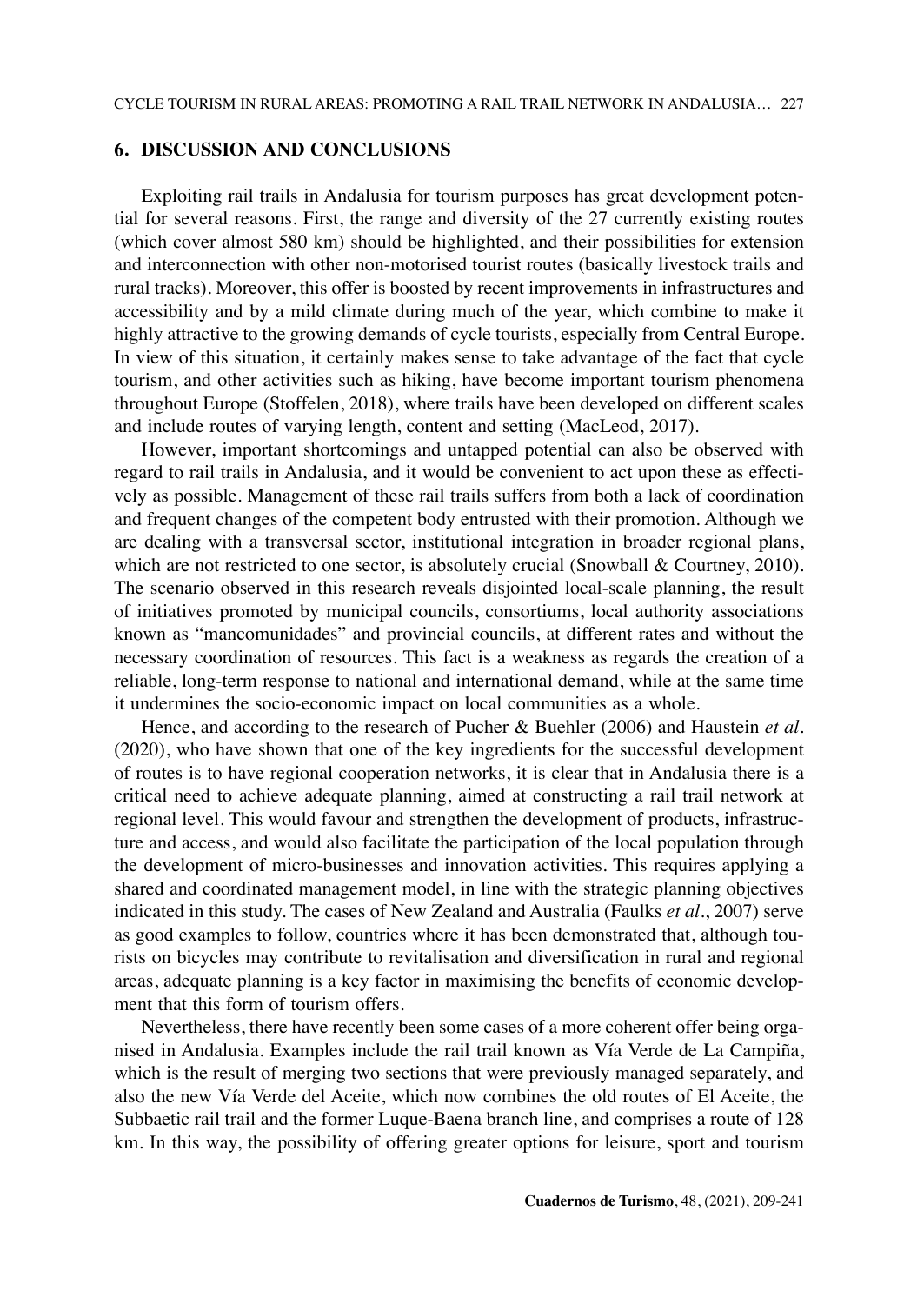is increased, with the remodelling of trails of greater territorial scope. If these advances are accompanied by the integration of some existing rail trails into the EuroVelo network, especially in the province of Huelva, as would be the case of El Litoral, it would favour the connection with complementary economic activities and other secondary tourism products (Stoffelen & Vanneste, 2016), which would help to enhance the strength of the Andalusian rail trail network. In is thus intended to boost the number of tourists and users visiting both the rail trails and their areas of influence.

In short, this paper can help by making proposals for intervention in a tourism sector with great possibilities for the future, for a region with a great tradition and vocation in this sector, but nevertheless requiring actions of diversification and deseasonalisation. Specific recommended actions include administrative and financial support for the recovery of cultural heritage associated with old railway lines. There are still numerous abandoned stations and other railway structures (tunnels, viaducts, stopping places, etc.) that could provide space for new recreational activities, accommodation and catering services. It would therefore be expedient to speed up the transformation of these sites into reception points, centres of interpretation of local heritage, oenogastronomic experiences, bird hides, etc., as well as the provision of essential services for visitors, such as bicycle maintenance facilities, motorhome parking, information points and rest areas. In sum, the recovery of this heritage would contribute to job creationand act as a driver for growth in local economies,as well as enriching the visitor experience and helping to preserve the history of rural communities. All of the above would need to go hand in hand with reinforcing the promotional image of these trails, particularly at a time when cycle tourism is emerging as a growing segment of the tourism industry.

This is all within a context of progressive commitment to sustainable mobility, and the use of non-polluting means of transport and greater intermodality become increasingly important priorities. However, in this case, information from users, local managers and rural populations affected by this tourism product would be of strategic importance if there is a genuine desire to opt for an efficient medium and long term promotion of rail trails in Andalusia. To this end, concerted efforts and specific actions aimed at growth and development should be considered a priority, so that there is a sufficiently coherent management and fostering of sustainable mobility free from significant distortions, offering tourists a real network of non-motorised routes.

Some recommendations for administrations and management bodies can be drawn from the results of this study. On the one hand, setting objectives aimed at designing a strategy for managing Andalusian rail trails as a network is an important step forward in developing these routes in the region. It is necessary to achieve greater conciliation between the context of sustainable mobility and the development of cycle tourism in European rural areas through interconnection with other non-motorised routes and intermodality (García-Bello & Ventura-Fernández, 2019). On the other hand, the creation of an information system that includes the monitoring and assessment of results and impacts produced, extendable to the entire EU territory, is highly recommendable. This could be achieved by means of a common system of indicators at European level that measure the use and development of the network, its contribution to sustainable regional development and the calibre of the management of the set of routes comprising the network. Despite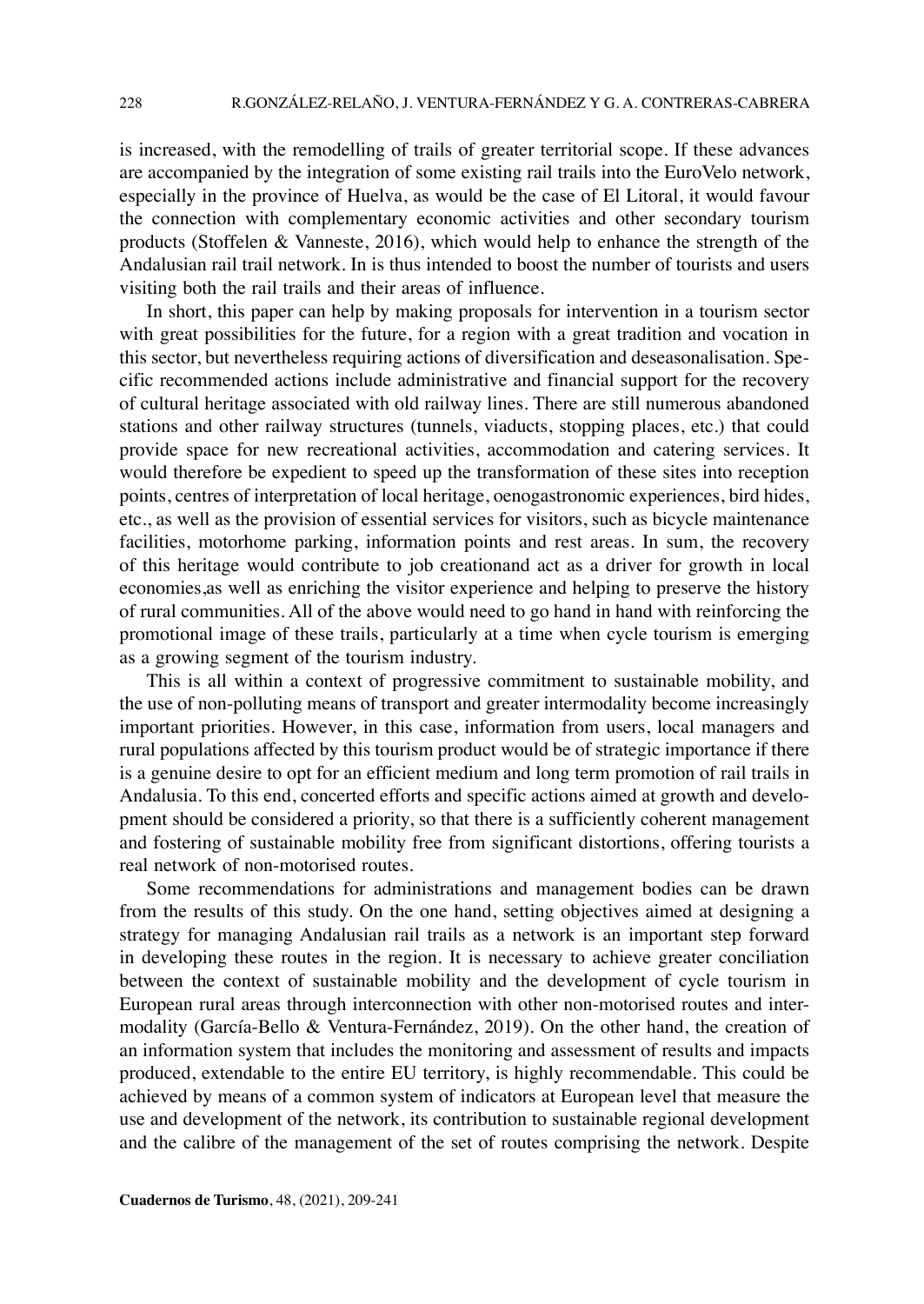the existence of a consolidated methodology and over a sufficient period of time, basically applied to EuroVelo routes (Mercat, 2018), effective progress in the systematic application of this methodology has not been detected for Andalusia in this study. This fact reduces the possibilities of conducting comparative studies and of applying for support from public funds to promote these leisure activities in the territories where rail trails are located.

Moreover, it should be noted that the international economic-financial crisis has persisted in Andalusia during the course of this research. This has led to a reduction in the public funding available for rail trails, with a consequent slowdown in the planning of the network, both at strategic level and in terms of coordinated management. This is a worrying situation in view of the need for the physical development and coordination of routes, whether localised or linked to the PAB and the international EuroVelo network. In relation to the PAB, it is highly significant that by the first quarter of 2019, only 142.2 km have been constructed; or that with only 18 months left of the corresponding period only 261.9 million euros (58.5%) of the allotted investment funds of 446.2 million have been used.

With regard to EuroVelo, it should be noted that the development projects for the completion of the two routes that affect Andalusia have been tendered. These are the Atlantic Coast Route (no. 1), which passes through the province of Huelva from north to south and connects with the Portuguese Algarve, and the Mediterranean Route (no. 8), which runs close to the Andalusian Mediterranean coast (provinces of Almería, Granada, Málaga and Cádiz), until it ends in the provincial capital Cádiz. These proposals are currently at the stage of verification by the regional heads of different bodies, which is a further demonstration of the aforementioned lack of coordination or, at the very least, fragmentation of responsibilities. It is necessary to reiterate and emphasise the need for Andalusia to develop coordinated strategic planning to achieve administrative stability, avoid social and spatial dispersion and create a genuine network of rail trails.

#### **ACKNOWLEDGEMENTS**

In previous studies, that have served as a basis for the subsequent development of this research, the authors would like to thank ERDF of the European Union for the financial support received via the project "Creation of a territorial information platform and technological support of rail trails in Andalusia. Citizens' access to the information society" (Creación de una plataforma de información territorial y soporte tecnológico de vías verdes en Andalucía. El acceso de la ciudadanía a la sociedad del conocimiento) (PITVVA; 2013-2015) of the ERDF Operative Programme for Andalusia 2007-2013 ("FEDER Andalucía 2007-2013"). We are also grateful to all the staff at the Public Works Agency and the Department of Development and Housing of the Regional Government of Andalusia for their dedication and professionalism, and those in charge of the management bodies of the Andalusian rail trails for their collaboration and the information provided. Likewise, we are grateful to Dr. Antonio Gavira Narváez for his cartographic contributions in relation to figures 1, 2 and 3 of this paper.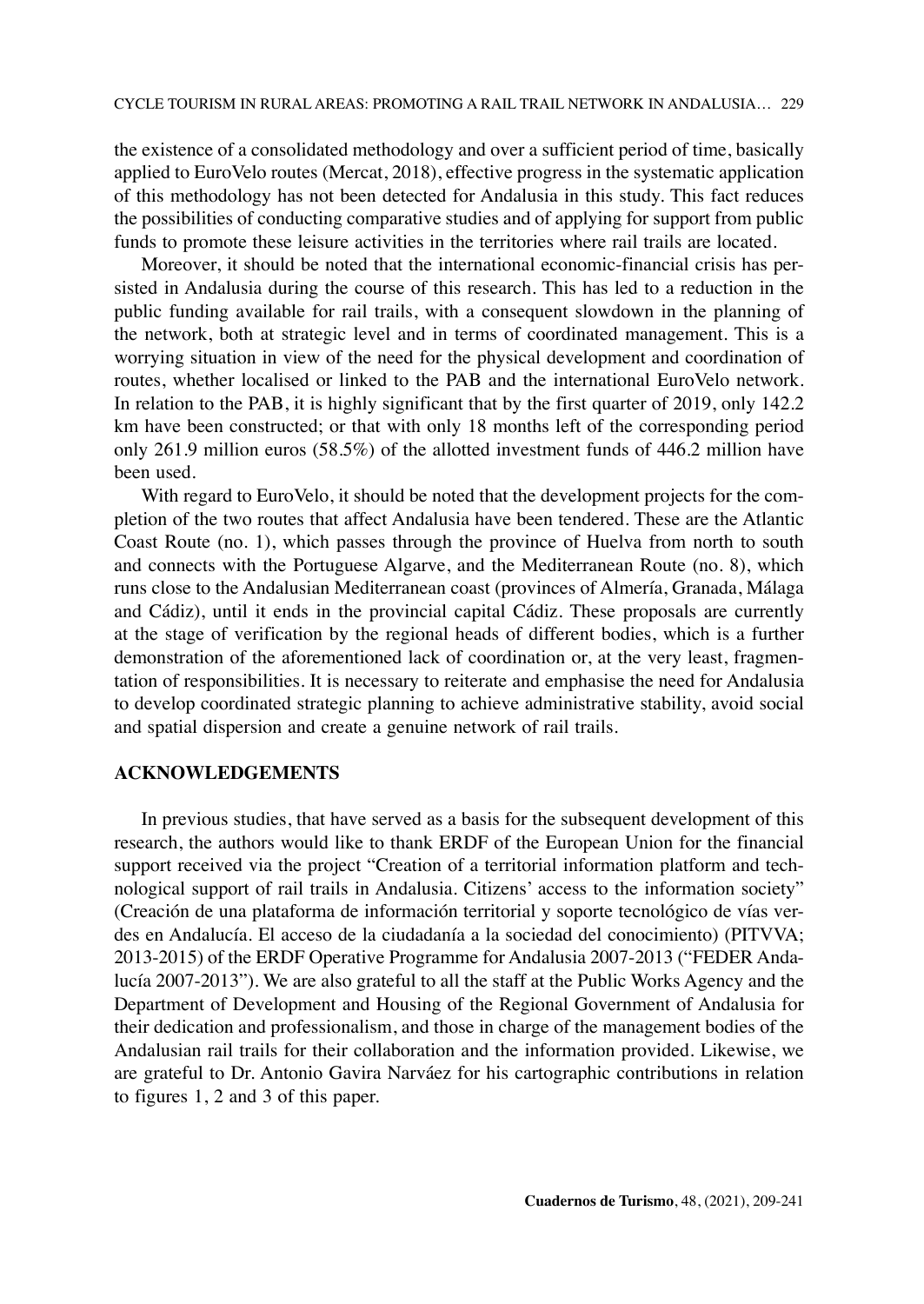**Authorship statement**: The authors declare that there is no conflict of interest in relation to the publication of this article. Reyes González-Relaño, Jesús Ventura-Fernández and Gustavo Antonio Contreras-Cabrera have carried out: the literature review, development of the methodology, consultation and treatment of original sources, analysis and discussion of the results and conclusions, and the final revision of the article.

## **REFERENCES**

ABASCAL, E. and GRANDE, I. (2005): *Análisis de encuestas*. Madrid, ESIC.

- ABILDSO, C.G., ZIZZI, S.J., SELIN, S. and GORDON, P.M. (2012): «Assessing the Cost Effectiveness of Community Rail-Trail in Achieving Physical Activity Gains», *Journal of Park and Recreation Administration*, vol. 30 (2), pp. 102-113.
- ABILDSO, C., BIAS, T. and COFFMAN, J. (2018): «"Rur-Ban" Rail-Trail Business Impact: Case Study of the Mon River Trails System in West Virginia, USA». *Journal of Transport and Health*, vol.9, p. S30. [Swansea University. Retrieved from](file:///C:\Users\Jesús%20Ventura\Downloads\%20Swansea%20University.%20%20Retrieved%20from) [https://](https://doi.org/10.1016/j.jth.2018.05.089) [doi.org/10.1016/j.jth.2018.05.089](https://doi.org/10.1016/j.jth.2018.05.089)
- ALBURQUERQUE, F. and DELGADILLO. J. (2009): *Emprendimientos de base ecológica*  en las áreas de influencia socioeconómica de los Parques Naturales de Andalucía. Sevilla, Instituto de Desarrollo Regional, Fundación Universitaria.
- ALDUNATE, E. and CÓRDOBA, J. (2011): *Formulación de programas con la metodología de marco lógico*. Santiago de Chile, ILPES – CEPAL.
- ASTIGARRAGA, E. (2016): «Prospectiva estratégica: orígenes, conceptos clave e introducción a su práctica». *Revista Centroamericana de Administración Pública*, vol. 71, pp. 13-29. ICAP. Retrieved from [http://publicaciones.icap.ac.cr/index.php/](http://publicaciones.icap.ac.cr/index.php/opcion1/164-revista-centroamericana-icap-71) [opcion1/164-revista-centroamericana-icap-71](http://publicaciones.icap.ac.cr/index.php/opcion1/164-revista-centroamericana-icap-71)
- BAKER, T.R. (2001): *A method to assess the potential value of railway corridors as recreation trails: A case study of three Nova Scotia rail-trails*. Retrieved from [http://cite](http://citeseerx.ist.psu.edu/viewdoc/download?doi=10.1.1.427.5751&rep=rep1&type=pdf)[seerx.ist.psu.edu/viewdoc/download?doi=10.1.1.427.5751andrep=rep1andtype=pdf](http://citeseerx.ist.psu.edu/viewdoc/download?doi=10.1.1.427.5751&rep=rep1&type=pdf)
- BAKEWELL, O. and GARBUTT, A. (2005): *The use and abuse of the logical framework approach*. Stockholm, Sida.
- BEETON, S. (2006): «Regional Communities and Cycling: The Case of the Murray to the Mountains Rail Trail», *Tourism and Hospitality Management*, vol. 2, pp. 128-148. University of Rijeka. Retrieved from <https://doi.org/10.1504/IJIRD.2010.029859>
- BELL, C. (2018): «'Great Rides' on New Zealand's new national cycleway: pursuing mobility capital», *Landscape Research,* vol. 43 (3), pp. 400-409. Landscape Research Group. Retrieved from <https://doi.org/10.1080/01426397.2017.1316366>
- BICHIS-LUPAS. M. and MOISEY, R.N. (2001): «A Benefit Segmentation of Rail-Trail Users: Implications for Marketing by Local Communities», *Journal of Park and Recreation Administration* vol. 19 (3), pp. 78-92.
- CEBRIÁN, F. (2011): «Los ferrocarriles olvidados. Reconversión y reinvención como instrumentos de revitalización recreativa y turística: el Baeza-Utiel a su paso por la provincia de Albacete», *Cuadernos de Turismo*, nº 27, pp. 205-225. Retrieved from: <https://revistas.um.es/turismo/article/view/139841>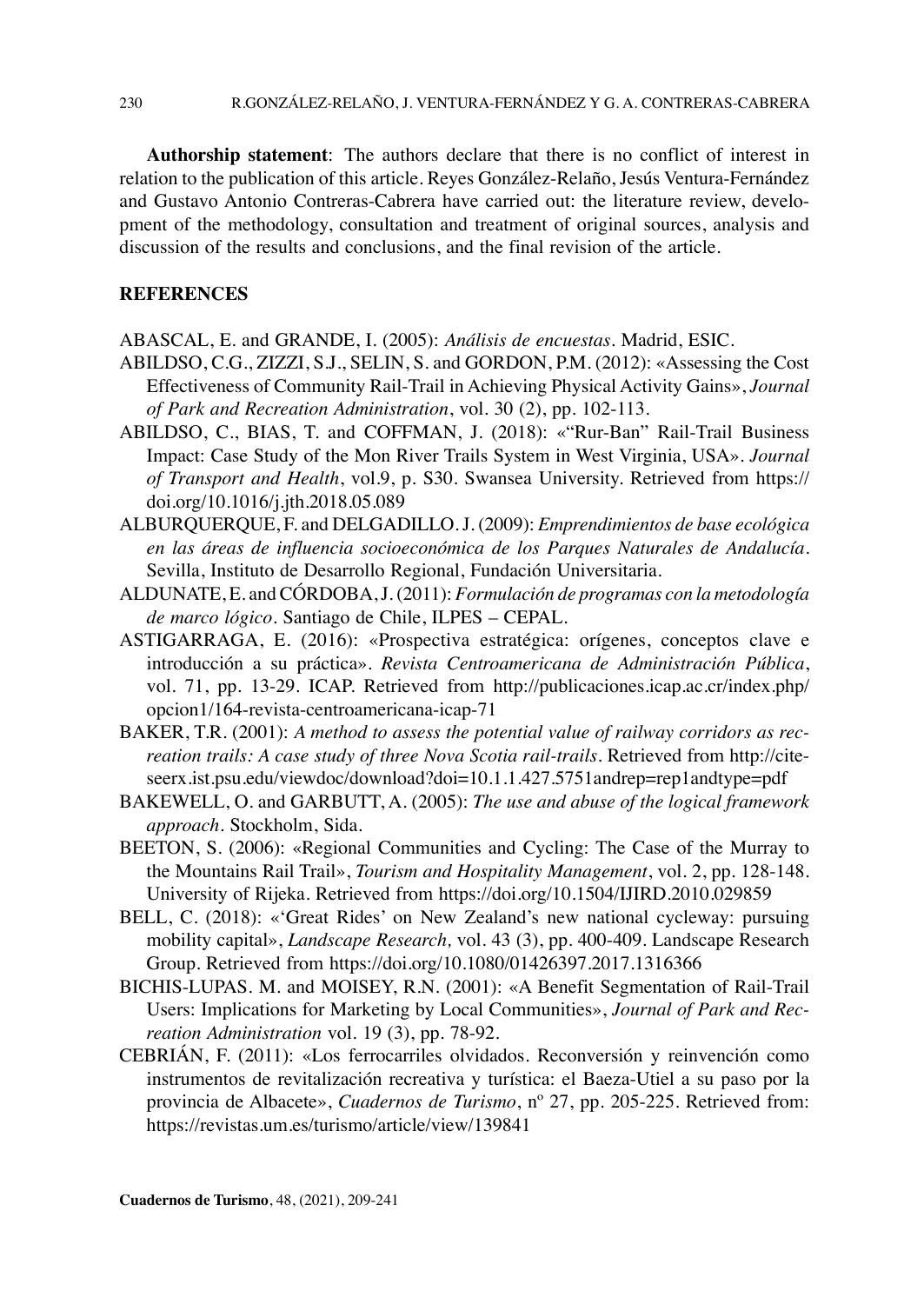- CONSEJERÍA DE AGRICULTURA, GANADERÍA, PESCA Y DESARROLLO RURAL (2020): *Planes de Zona de Andalucía*. Junta de Andalucía. Retrieved from: [https://](https://www.juntadeandalucia.es/organismos/agriculturaganaderiapescaydesarrollosostenible/areas/desarrollo-rural/marco-andaluz/paginas/aviva-planes-zona.html) [www.juntadeandalucia.es/organismos/agriculturaganaderiapescaydesarrollosostenible/](https://www.juntadeandalucia.es/organismos/agriculturaganaderiapescaydesarrollosostenible/areas/desarrollo-rural/marco-andaluz/paginas/aviva-planes-zona.html) [areas/desarrollo-rural/marco-andaluz/paginas/aviva-planes-zona.html](https://www.juntadeandalucia.es/organismos/agriculturaganaderiapescaydesarrollosostenible/areas/desarrollo-rural/marco-andaluz/paginas/aviva-planes-zona.html)
- COUILLARD, J., GARON, S. and RIZNIC, J. (2009): «The logical framework approachmillennium», *Project Management Journal*, vol. 40 (4), pp. 31-44. [https://doi.](https://doi.org/10.1002%2Fpmj.20117) [org/10.1002/pmj.20117](https://doi.org/10.1002%2Fpmj.20117)
- DAVIES, N. and WESTON, R. (2014): *Greenways Product Practitioner Handbook: A guide to evaluating and monitoring greenways. Lancashire. University of Central Lancashire.* Retrieved from [http://viasverdes.com/prensa/documentos/interes/Greenways](http://viasverdes.com/prensa/documentos/interes/GreenwaysProductPractitionerHandbook_final.pdf)  [Product Practitioner Handbook\\_final.pdf](http://viasverdes.com/prensa/documentos/interes/GreenwaysProductPractitionerHandbook_final.pdf)
- DE MARCHI, G., LUCERTINI, G. and TSOUKIÀS, A. (2016): «From evidence-based policy making to policy analytics», *Annals of Operations Research,* vol. 236 (1), pp. 15-38. Springer Nature. Retrieved fro[mhttps://hal.archives-ouvertes.fr/hal-01510889/](https://hal.archives-ouvertes.fr/hal-01510889/document) [document](https://hal.archives-ouvertes.fr/hal-01510889/document)
- DI RUOCCO, G., SICIGNANO, E., FIORE, P. and D'ANDRIA, E. (2017): «Sustainable reuse of disused railway», *Procedia Engineering*, vol. 180, pp. 1.643-1.652. [Sciencia](file:///C:\Users\Reyes\Downloads\Sciencia%20Direct.%20Retrieved%20from%20https:\doi.org\10.1016\j.proeng.2017.04.327)  [Direct. Retrieved from https://doi.org/10.1016/j.proeng.2017.04.327](file:///C:\Users\Reyes\Downloads\Sciencia%20Direct.%20Retrieved%20from%20https:\doi.org\10.1016\j.proeng.2017.04.327).
- DICKINSON, J. and LUMSDON, L. (2010): *Slow travel and tourism*. London, Routledge.
- DOWNWARD, P., LUMSDON, L. and WESTON, R. (2009): «Visitor expenditure: The case of cycle recreation and tourism», *Journal of Sport and Tourism,* vol. 14 (1), pp. 25-42. Sports Tourism International Council. Retrieved fromhttps://doi. org/[10.1080/14775080902847397](https://doi.org/10.1080/14775080902847397)
- EIZAGUIRRE-IRIBAR, A., IGIÑIZ, L.E. and HERNÁNDEZ-MINGUILLÓN, R.J. (2016): «A multilevel approach of non-motorised accessibility in disused railway systems: The case-study of the Vasco-Navarro railway», *Journal of Transport Geography*, vol. 57, pp. 35-43. Sciencia Direct. Retrieved fromhttps://doi.org/[10.1016/j.](https://doi.org/10.1016/j.jtrangeo.2016.09.009) [jtrangeo.2016.09.009](https://doi.org/10.1016/j.jtrangeo.2016.09.009)
- EIZAGUIRRE-IRIBAR, A. and GRIJALBA, O. (2020): «A methodological proposal for the analysis of disused railway lines as territorial structuring elements: The case study of the Vasco-Navarro railway». *Land Use Policy*, vol. 91, p. 104.406 [https://doi.](https://doi.org/10.1016/j.landusepol.2019.104406) [org/10.1016/j.landusepol.2019.104406](https://doi.org/10.1016/j.landusepol.2019.104406)
- EVENSON, K.R., HERRING, A.H. and HUSTON, S.L. (2005): «Evaluating change in physical activity with the building of a multi-use trail», *American journal of preventive medicine*, vol. 28 (2), pp. 177-185. ACPM-APTR. Retrieved fromhttps://doi. org/[10.1016/j.amepre.2004.10.020](https://doi.org/10.1016/j.amepre.2004.10.020)
- EUROPEAN CYCLIST'S FEDERATION (ECF) (2020): *EuroVelo.* Retrieved from <https://en.eurovelo.com/>
- EUROPEAN GREENWAYS ASSOCIATION (2000): *Declaración para una "Red Verde Europea". Declaración de Lille.* Retrieved from [http://www.aevv-egwa.org/es/declara](http://www.aevv-egwa.org/es/declaracion-para-una-red-verde-europea/)[cion-para-una-red-verde-europea/#](http://www.aevv-egwa.org/es/declaracion-para-una-red-verde-europea/)
- FERRETTI, V. and DEGIOANNI, A. (2017): «How to support the design and evaluation of redevelopment projects for disused railways? A methodological proposal and key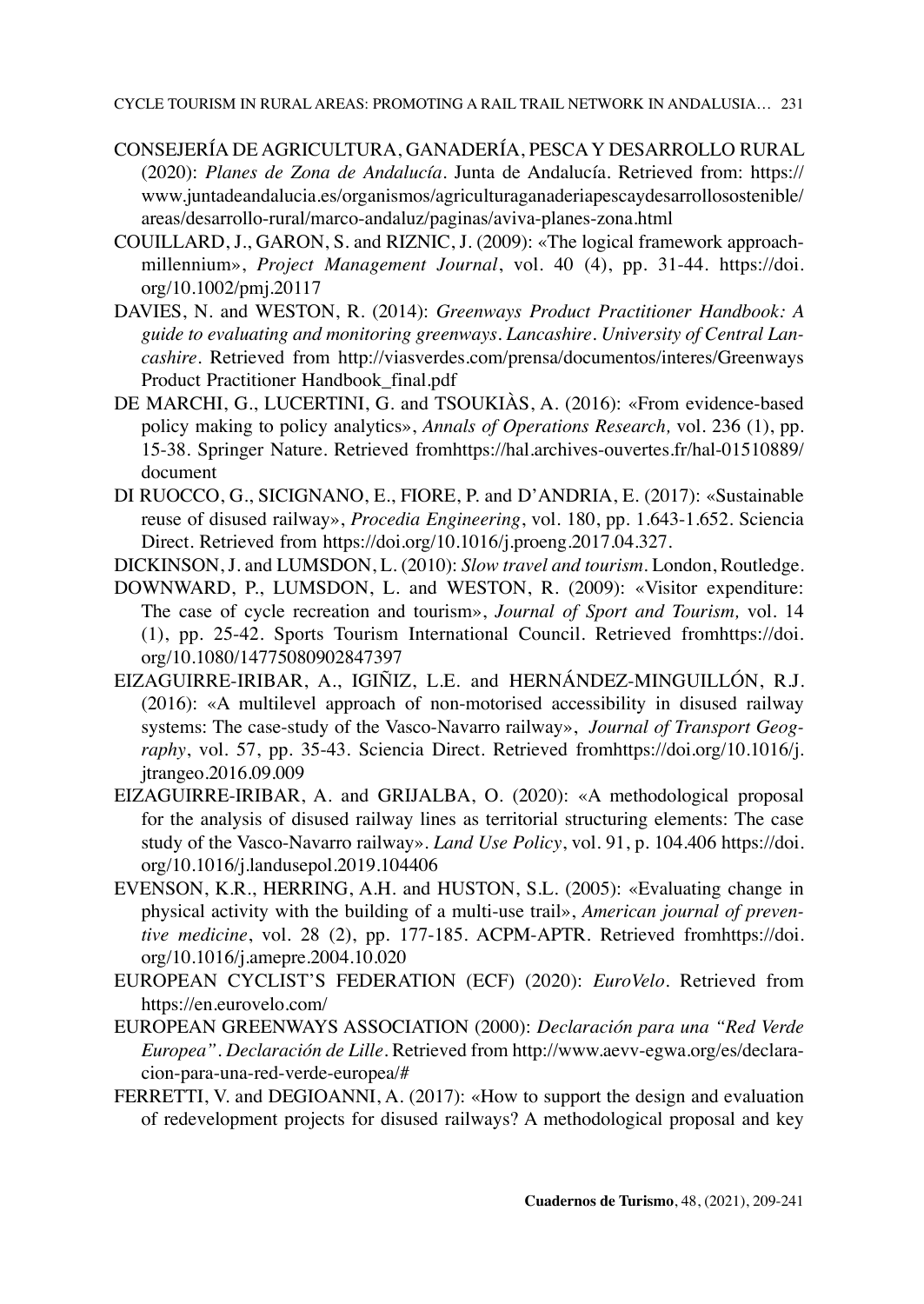lessons learned», *Transportation Research Part D: Transport and Environment,* vol. 52, pp. 29-48. Elsevier. Retrieved fromhttps://doi.org[/10.1016/j.trd.2017.02.008](https://doi.org/10.1016/j.trd.2017.02.008)

- FAULKS, P., RITCHIE, B.W. and FLUKER, M. (2007): *Cycle tourism in Australia: an investigation into its size and scope*. Gold Coast, Sustainable Tourism CRC.
- FFE-FUNDACIÓN DE LOS FERROCARRILES ESPAÑOLES (2011): *Desarrollo sostenible y empleo en las vías verdes. España: Dirección de Actividades Ambientales y Vías Verdes*. Madrid, Fundación de los Ferrocarriles Españoles. Retrieved from [http://](http://viasverdes.com/prensa/documentos/interes/libro_emplea_verde.pdf) [viasverdes.com/prensa/documentos/interes/libro\\_emplea\\_verde.pdf](http://viasverdes.com/prensa/documentos/interes/libro_emplea_verde.pdf)
- FFE-FUNDACIÓN DE LOS FERROCARRILES ESPAÑOLES and UNIVERSIDAD DE SEVILLA (2014): *El impacto económico del cicloturismo en Europa. Síntesis de los principales estudios realizados*. Agencia de Obra Pública de la Junta de Andalucía. Consejería de Fomento y Vivienda. Junta de Andalucía. Retrieved from [http://www.](http://www.viasverdes.com/prensa/documentos/interes/Informe_Cicloturismo_2014.pdf) [viasverdes.com/prensa/documentos/interes/Informe\\_Cicloturismo\\_2014.pdf](http://www.viasverdes.com/prensa/documentos/interes/Informe_Cicloturismo_2014.pdf)
- GARCÍA, A., CALDERÓN, F., PÉREZ, S. and PODADERA, P. (2004): *Planificación estratégica sostenible de redes territoriales. Teoría y práctica.* Málaga, Ed. Universidad de Málaga/Debates.
- GARCÍA-BELLO, I.A. and VENTURA-FERNÁNDEZ, J. (2019): «Aproximación Metodológica a los Itinerarios no Motorizados de Mayor Potencialidad para la Intermodalidad "Tren+Bici" en Andalucía», *Revista de Estudios Andaluces*, nº 38, pp. 185-207. Retrieved from: [https://institucional.us.es/revistas/andaluces/38/10\\_Garcia-](https://institucional.us.es/revistas/andaluces/38/10_Garcia-Bello_Ventura-Fern%C3%A1ndez.pdf)[Bello\\_Ventura-Fern%C3%A1ndez.pdf](https://institucional.us.es/revistas/andaluces/38/10_Garcia-Bello_Ventura-Fern%C3%A1ndez.pdf)
- GASPER, D. (2000): «Evaluating the 'logical framework approach' towards learningoriented development evaluation», *Public administration and development*, vol.20 (1), pp. 17-28. Wiley Online Library. Retrieved fromhttps://doi.org[/10.1002/1099-162X](https://doi.org/10.1002/1099-162X%28200002%2920:1%3C17::AID-PAD89%3E3.0.CO;2-5)
- GIBSON, H. and CHANG, S. (2012): «Cycling in mid and later life: Involvement and benefits sought from a bicycle tour», *Journal of Leisure Research*, vol. 44 (1), pp. 23-51. NRPA. Retrieved from <https://doi.org/10.1080/00222216.2012.11950253>
- GODET, M. and DURANCE, P. (2009): *La prospectiva estratégica para las empresas y los territorios.* Retrieved from [https://administracion.uexternado.edu.co/matdi/clap/](https://administracion.uexternado.edu.co/matdi/clap/La%20prospectiva%20estrategica.pdf) [La%20prospectiva%20estrategica.pdf](https://administracion.uexternado.edu.co/matdi/clap/La%20prospectiva%20estrategica.pdf)
- GREEN, J. (2009): «"Walk this way": public health and the social organization of walking», *Social Theory and Health,* vol. 7 (1), pp. 20-38. Palgrave Macmillan. Retrieved from <https://doi.org/10.1057/sth.2008.19>
- GUERRIERI, M. and TICALI, D. (2012): «Sustainable mobility in park areas: the potential offered by guided transport systems», *Integrating Sustainability Practices in the Construction Industry,* 2011, pp. 661-668. American Society of Civil Engineers. Retrieved from <https://ascelibrary.org/doi/pdf/10.1061/41204%28426%2981>
- HAUSTEIN, S., KOGLIN, T., NIELSEN, T.A.S. and SVENSSON, Å. (2020): «A comparison of cycling cultures in Stockholm and Copenhagen», *International Journal of Sustainable Transportation*, vol. 14 (4), pp. 280-293. [Taylor and Francis Online.](file:///C:\Users\Reyes\Downloads\Taylor%20&%20Francis%20Online.%20Retrieved%20from%20https:\doi.org\10.1080\15568318.2018.1547463) [Retrieved from https://doi.org/10.1080/15568318.2018.1547463](file:///C:\Users\Reyes\Downloads\Taylor%20&%20Francis%20Online.%20Retrieved%20from%20https:\doi.org\10.1080\15568318.2018.1547463)
- KACZYNSKI, A.T. and HENDERSON, K.A. (2007): «Environmental correlates of physical activity: a review of evidence about parks and recreation», *Leisure Sciences,* vol. 29 (4), pp. 315-354. Taylor and Francis Online. Retrieved from [https://doi.](https://doi.org/10.1080/01490400701394865) [org/10.1080/01490400701394865](https://doi.org/10.1080/01490400701394865)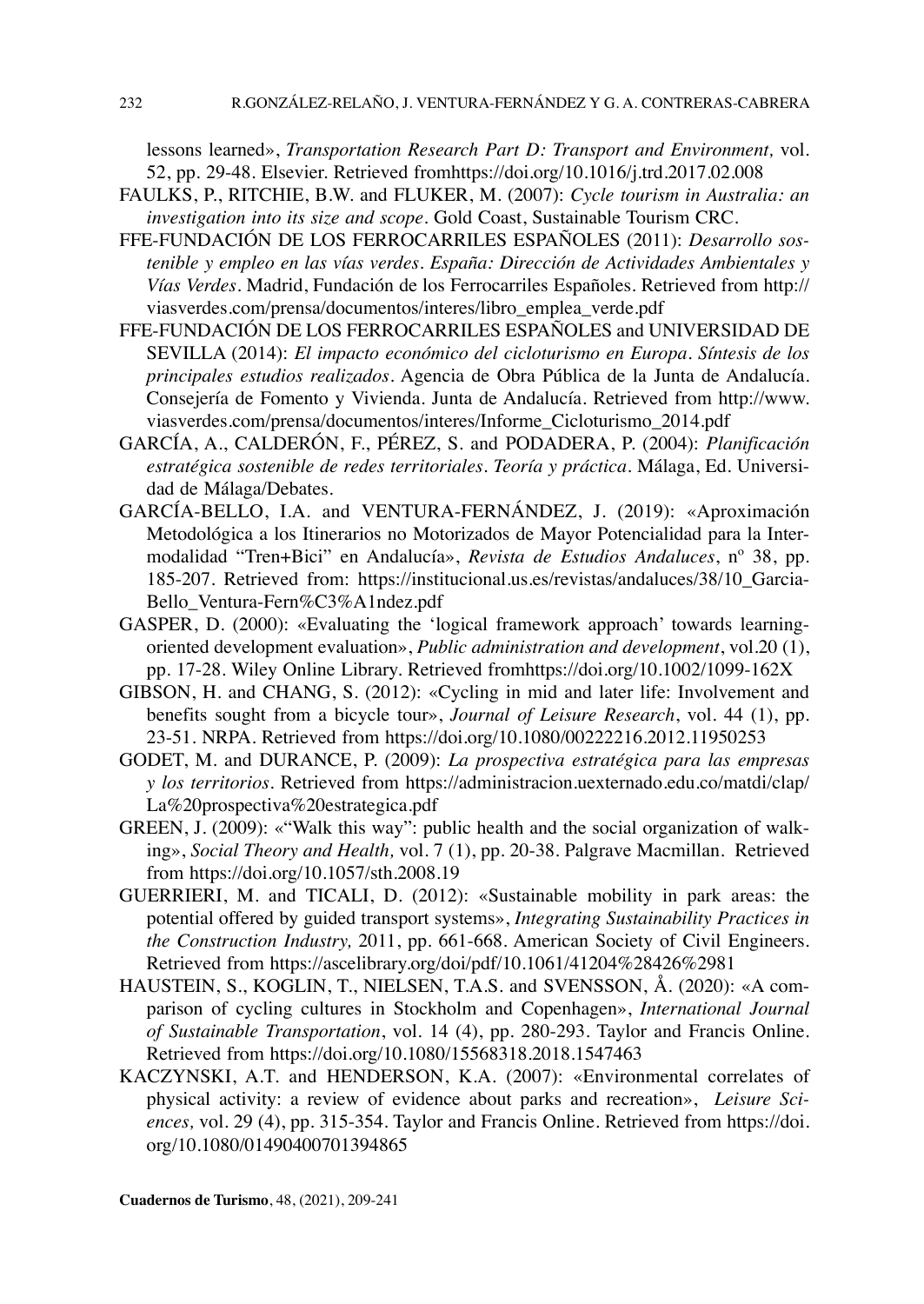CYCLE TOURISM IN RURAL AREAS: PROMOTING A RAIL TRAIL NETWORK IN ANDALUSIA… 233

- LAMONT, M. (2009): "Reinventing the Wheel: «A Definitional Discussion of Bicycle Tourism», *Journal of Sport and Tourism,* vol. 14 (1), pp. 5-23. Taylor and Francis Online. Retrieved from <https://doi.org/10.1080/14775080902847363>
- LAS CASAS, G. and SCORZA, F. (2016). «Sustainable planning: a methodological toolkit», in *International Conference on Computational Science and Its Applications*. Springer, Cham, pp. 627-635.
- LITMAN, T. (2010): *Quantifying the benefits of non motorized transportation for achieving mobility management objectives*. *Victoria Transport Policy Institute*, 28. Retrieved from [http://artshenkman.com/cs/groups/content/@webottawa/documents/pdf/mdaw/](http://artshenkman.com/cs/groups/content/@webottawa/documents/pdf/mdaw/mdy3/~edisp/con056214.pdf) [mdy3/~edisp/con056214.pdf](http://artshenkman.com/cs/groups/content/@webottawa/documents/pdf/mdaw/mdy3/~edisp/con056214.pdf)
- LUMSDON, L. (2000): «Transport and tourism: cycle tourism–a model for sustainable development? », *Journal of Sustainable Tourism,* vol. 8 (5), pp. 361-377. Taylor and Francis Online. Retrieved fromhttps://doi.org[/10.1080/09669580008667373](https://doi.org/10.1080/09669580008667373)
- LUMSDON, L., DOWNWARD, P. and COPE, A. (2004): «Monitoring of cycle tourism on long distance trails: the North Sea Cycle Route», *Journal of Transport Geography*, vol. 12 (1), pp. 13-22. Elsevier. Retrieved from https://doi.org[/10.1016/j.jtran](https://doi.org/10.1016/j.jtrangeo.2003.10.007)[geo.2003.10.007](https://doi.org/10.1016/j.jtrangeo.2003.10.007)
- LUMSDON, L. M., WESTON, R., DAVIES, N.J., MCGRATH, P., PEETERS, P., EIJGE-LAAR, E., and PIKET, P. (2009): *The European cycle route network, Eurovelo*. Retrieved from <http://clok.uclan.ac.uk/23243/1/EuroVelo%20final%20report.pdf>
- LUQUE-VALLE, P. (2012): *Análisis del modelo de uso-visita de los deportistas-turistas de las vías verdes andaluzas*. PhD Tesis, Granada, Universidad de Granada. Retrieved from <http://hdl.handle.net/10481/20995>
- LUQUE-VALLE, P. and REBOLLO RICO, S. (2012): «Las vías verdes son las instalaciones deportivas del futuro: espacios para realizar deporte en plena naturaleza», *EmásF: Revista Digital de Educación Física,* nº 19, pp. 180-194. JCMD. Retrieved from [https://emasf2.webcindario.com/NUMERO\\_19\\_EMASF.pdf](https://emasf2.webcindario.com/NUMERO_19_EMASF.pdf)
- MANTON, R., HYNES, S. and CLIFFORD, E. (2016). «Greenways as a tourism resource: a study of user spending and value», *Tourism Planning and Development,* vol. 13 (4), pp. 427-448. Taylor and Francis Online. Retrieved from [https://doi.org/10.1080/2156](https://doi.org/10.1080/21568316.2015.1136835) [8316.2015.1136835](https://doi.org/10.1080/21568316.2015.1136835)
- MARTÍN, A. (2018): *Las Verdes y Red Natura 2000: Divulgación de Espacios Naturales Protegidos y Geoparques a través de la Red Estatal de Vías Verdes*. Retrieved from <http://viasverdes.com/publicaciones/PDF/2INFORME%20VVyREDNatura2000.pdf>
- MCKERCHER, B. (2001): «Attitudes to a non-viable community-owned heritage tourist attraction», *Journal of Sustainable Tourism,* vol. 9 (1), pp. 29-43. Taylor and Francis Online. Retrieved fromhttps://doi.org/[10.1080/09669580108667387](https://doi.org/10.1080/09669580108667387)
- MACLEOD, N. (2017). «The role of trails in the creation of tourist space», *Journal of Heritage Tourism*, vol. 12 (5), pp. 423-430. Taylor and Francis Online. Retrieved from <https://doi.org/10.1080/1743873X.2016.1242590>
- MERCAT, N. (2018): «El caso de Francia», in JIMÉNEZ, M. and BRUNO, P. (Presidency), *Conferencia 25 Años de Vías Verdes*, Sevilla, España. Fundación de Ferrocarriles Españoles-Asociación Andaluza de Vías Verdes, Retrieved from [http://www.](http://www.viasverdes.com/pdf/Ponencias25VV/S202_Mercat_Inddigo.pdf) [viasverdes.com/pdf/Ponencias25VV/S202\\_Mercat\\_Inddigo.pdf](http://www.viasverdes.com/pdf/Ponencias25VV/S202_Mercat_Inddigo.pdf)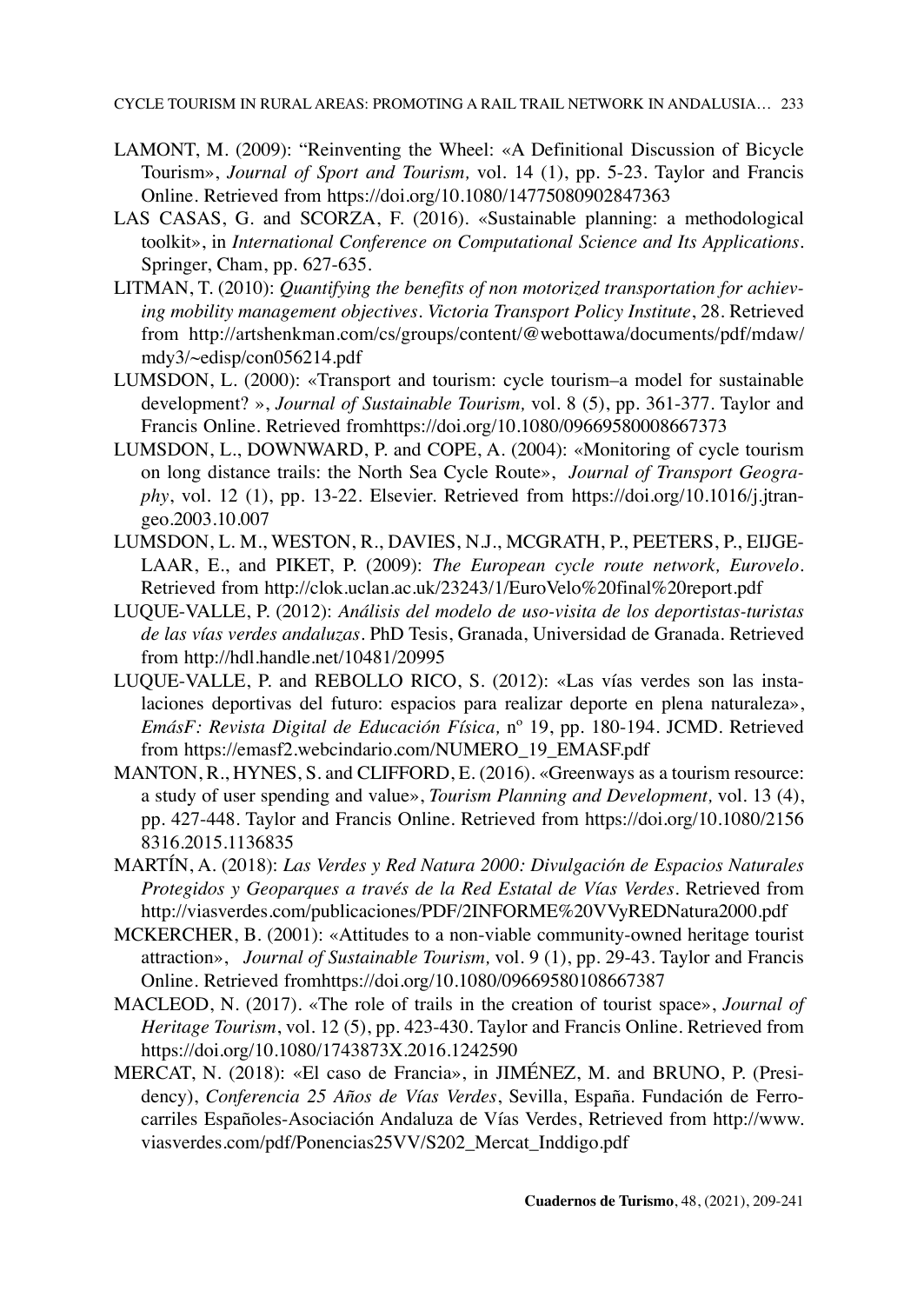- MINISTERIO DE AGRICULTURA, PESCA Y ALIMENTACIÓN (2020): *Programa de Desarrollo Rural Sostenible (PDRS)*. Retrieved from: [https://www.mapa.gob.es/es/](https://www.mapa.gob.es/es/desarrollo-rural/planes-y-estrategias/ley-para-el-desarrollo-sostenible-del-medio-rural/prog-desarrollo-rural-sostenible/) [desarrollo-rural/planes-y-estrategias/ley-para-el-desarrollo-sostenible-del-medio-rural/](https://www.mapa.gob.es/es/desarrollo-rural/planes-y-estrategias/ley-para-el-desarrollo-sostenible-del-medio-rural/prog-desarrollo-rural-sostenible/) [prog-desarrollo-rural-sostenible/](https://www.mapa.gob.es/es/desarrollo-rural/planes-y-estrategias/ley-para-el-desarrollo-sostenible-del-medio-rural/prog-desarrollo-rural-sostenible/)
- MOORE, R.L. and SHAFER, C.S. (2001): «Introduction to special issue trails and greenways: Opportunities for planners, managers, and scholars»; *Journal of park and recreation administration*, vol. 1 (3), pp. 1-16.
- MORAL, M. (2016): «La puesta en valor de un recurso turístico cultural sostenible en el medio rural: El caso de las Vías Verdes en España», *Revista Interamericana de Ambiente y Turismo,* vol. 12 (2), pp. 161-175.
- MUNDET, L. and COENDERS, G. (2010): «Greenways: a sustainable leisure experience concept for both communities and tourists», *Journal of Sustainable Tourism,* vol. 18 (5), pp. 657-674. Taylor and Francis Online. Retrieved from [https://doi.](https://doi.org/10.1080/09669581003668524) [org/10.1080/09669581003668524](https://doi.org/10.1080/09669581003668524)
- OSWALD BEILER, M., BURKHART, K. and NICHOLSON, M. (2015): «Evaluating the impact of rail-trails: A methodology for assessing travel demand and economic impacts», *International Journal of Sustainable Transportation,* vol. 9 (7), pp. 509-519. Taylor and Francis Online. Retrieved from https://doi.org[/10.1080/1](https://doi.org/10.1080/15568318.2013.825035) [5568318.2013.825035](https://doi.org/10.1080/15568318.2013.825035)
- PARKIN, J., RYLEY, T.J. and JONES, T.J. (2007): *Barriers to cycling: an exploration of quantitative analyses.* Bolton, University of Bolton. Retrieved from [https://www.](https://www.taylorfrancis.com/books/e/9781315575735/chapters/10.4324/9781315575735-9) [taylorfrancis.com/books/e/9781315575735/chapters/10.4324/9781315575735-9](https://www.taylorfrancis.com/books/e/9781315575735/chapters/10.4324/9781315575735-9)
- PLATAFORMA REPRESENTATIVA ESTATAL DE PERSONAS CON DISCAPACI-DAD FÍSICA and FUNDACIÓN DE LOS FERROCARRILES ESPAÑOLES (2017): *Practical Guide to Opening Up the territory on Accessible Greenways.* Retrieved from [http://viasverdes.com/publicaciones/PDF/GuiaPractica\\_TurismoAccesible\\_Vias-](http://viasverdes.com/publicaciones/PDF/GuiaPractica_TurismoAccesible_ViasVerdes_GW4ALL.pdf)[Verdes\\_GW4ALL.pdf](http://viasverdes.com/publicaciones/PDF/GuiaPractica_TurismoAccesible_ViasVerdes_GW4ALL.pdf)
- PUCHER, J. and BUEHLER, R. (2006): «Sustainable Transport in Canadian Cities: Cycling Trends and Policies», *Berkeley Planning Journal*, vol. 19 (1), pp. 104-108. University of California, Berkeley. Retrieved from <https://doi.org/10.5070/BP319111491>
- QUATTRONE, M., TOMASELLI, G., D'EMILIO, A. and RUSSO, P. (2018): «Analysis and evaluation of abandoned railways aimed at greenway conversion: a methodological application in the Sicilian landscape using Multi-criteria analysis and GIS», *Journal of Agricultural Engineering,* vol. 49 (3), pp. 151-163, [Italian Society of Agricul](http://www.aiia.it/)[tural Engineering](http://www.aiia.it/). University of Bologna. Retrieved from [https://doi.org/10.4081/](https://doi.org/10.4081/jae.2018.744) [jae.2018.744](https://doi.org/10.4081/jae.2018.744)
- RAMÍREZ, J.L. (2009): *Procedimiento para la elaboración de un análisis FODA como una herramienta de planeación estratégica en las empresas*. Guadalajara. Universidad de Guadalajara. Retrieved from [https://www.uv.mx/iiesca/files/2012/12/herra](https://www.uv.mx/iiesca/files/2012/12/herramienta2009-2.pdf%20%20%20)[mienta2009-2.pdf](https://www.uv.mx/iiesca/files/2012/12/herramienta2009-2.pdf%20%20%20)
- REIS, A. C. and JELLUM, C. (2012): «Rail Trail Development: A Conceptual Model for Sustainable Tourism», *Tourism Planning and Development,* vol. 9 (2), pp. 133-147. Taylor and Francis Online. Retrieved fro[mhttps://doi.org/10.1080/21568316.2011.63](https://doi.org/10.1080/21568316.2011.630748) [0748](https://doi.org/10.1080/21568316.2011.630748)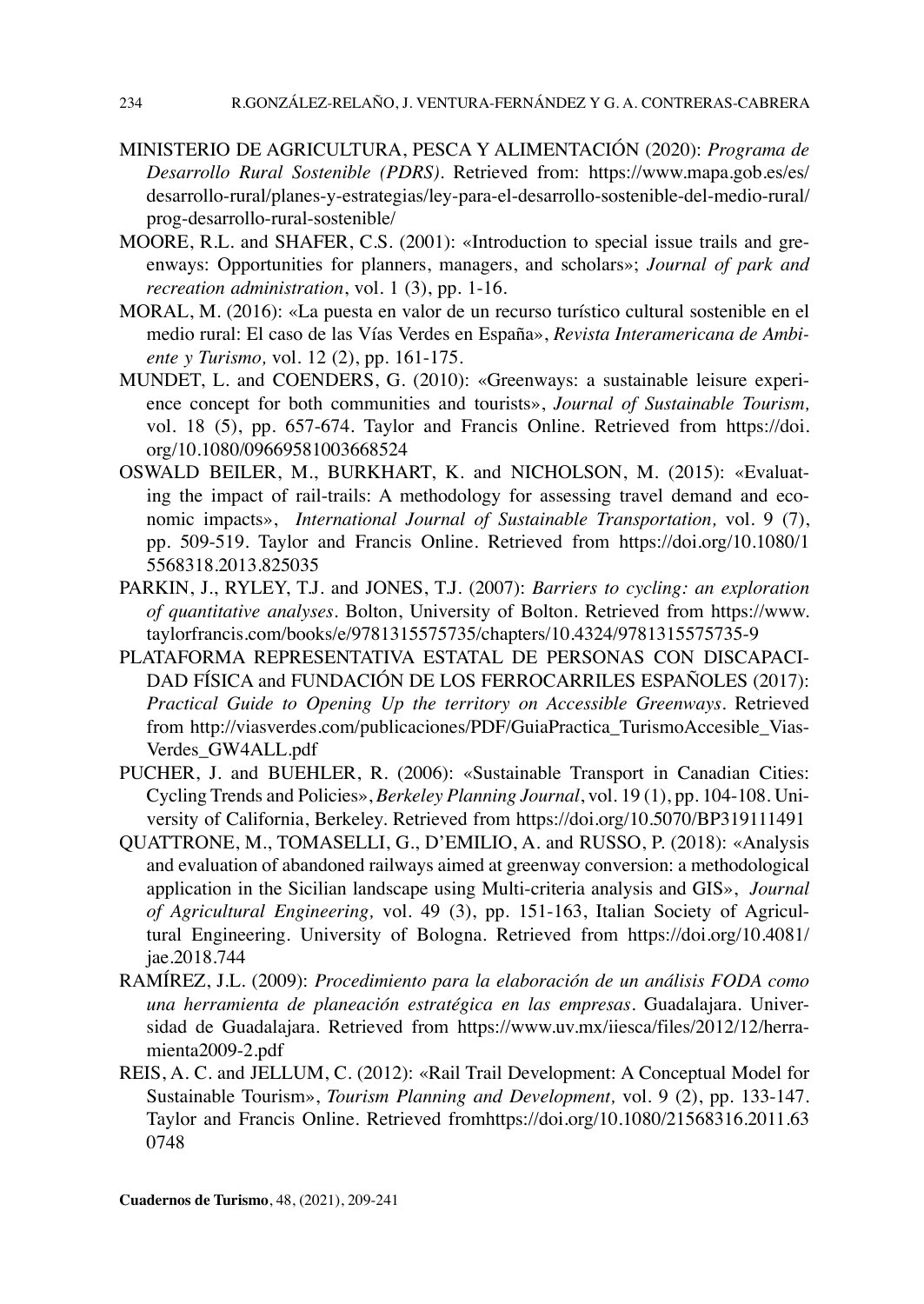- REIS, A. C., LOVELOCK, B. and JELLUM, C. (2014): «Linking tourism products to enhance cycle tourism: the case of the Taieri Gorge Railway and the Otago Central Rail Trail, New Zealand», *Tourism Review International,* vol. 18 (1), pp. 57-69. Cognizant Communication Corp. Retrieved from [http://dx.doi.org/10.3727/1544272](http://dx.doi.org/10.3727/154427214X13990420684527) [14X13990420684527](http://dx.doi.org/10.3727/154427214X13990420684527)
- RINCÓN-MILLÁN, J. (2013): *La antigua línea de ferrocarril Jerez-Almargen: su reconversión en camino natural.* Tesis doctoral. Sevilla, Universidad de Sevilla. Retrieved from <http://hdl.handle.net/11441/47570>
- RITCHIE, B.W., TKACZYNSKI, A. and FAULKS, P. (2010): «Understanding the motivation and travel behavior of cycle tourists using involvement profiles», Journal of Travel *and Tourism Marketing,* vol. 27 (4), pp. 409-425. [Taylor and Francis Online.](https://doi.org/10.1080/10548408.2010.481582)  [Retrieved fromhttps://doi.org/10.1080/10548408.2010.481582](https://doi.org/10.1080/10548408.2010.481582)
- RODRÍGUEZ MORENO, J. (2016): *La motivación del turismo deportivo en espacios naturales* (PhD Thesis). Universitas Miguel Hernández, Elche, España. Retrieved from [http://dspace.umh.es/bitstream/11000/2698/1/TD%20Rodr%C3%ADguez%20](http://dspace.umh.es/bitstream/11000/2698/1/TD%20Rodr%C3%ADguez%20Moreno,%20Jes%C3%BAs.pdf) [Moreno,%20Jes%C3%BAs.pdf](http://dspace.umh.es/bitstream/11000/2698/1/TD%20Rodr%C3%ADguez%20Moreno,%20Jes%C3%BAs.pdf)
- RODUNER, D., SCHLÄPPI, W. and EGLI, W. (2008): «Logical Framework Approach and Outcome Mapping, A Constructive Attempt of Synthesis». *Rural Development News,* 2, 1-24. AGRIDEA-NADEL ETHZ. Retrieved from [https://www.zewo.ch/wp](https://www.zewo.ch/wp-content/uploads/2019/11/A-Constructive-Attempt-of-Synthesis-5.pdf)[content/uploads/2019/11/A-Constructive-Attempt-of-Synthesis-5.pdf](https://www.zewo.ch/wp-content/uploads/2019/11/A-Constructive-Attempt-of-Synthesis-5.pdf)
- SCOTT, D., GÖSSLING, S.G. and PEETERS, P.M. (2010): «Can tourism deliver its 'aspirational' greenhouse gas emission reduction targets?». *Journal of Sustainable Tourism,* 18 (3), pp. 393-408. Taylor and Francis Online. Retrieved fromhttps://doi. org/[10.1080/09669581003653542](https://doi.org/10.1080/09669581003653542)
- SENES, G., ROVELLI, R., BERTONI, D., ARATA, L., FUMAGALLI, N. and TOCCO-LINI, A. (2017): «Factors influencing greenways use: Definition of a method for estimation in the Italian context». *Journal of transport geography,* 65, 175-187. Elsevier. Retrieved fromhttps://doi.org[/10.1016/j.jtrangeo.2017.10.014](https://doi.org/10.1016/j.jtrangeo.2017.10.014)
- SERRA, M.S.I. (2016): «El cicloturismo y las vías verdes como ejemplo de turismo sostenible». *Revista CIDOB d'Afers Internacionals*, vol. 113, pp. 187-209. CIDOB. Retrieved from <https://doi.org/10.24241/rcai.2016.113.2.187>
- SNOWBALL, J.D. and COURTNEY, S. (2010): «Cultural heritage routes in South Africa: Effective tools for heritage conservation and local economic development?». *Development Southern Africa*, vol. 27 (4), pp. 563-576. Taylor and Francis Online. Retrieved from <https://doi.org/10.1080/0376835X.2010.508589>
- SPENCER, D.M. (2013): «Understanding local versus tourist visitors to recreation areas». *Managing Leisure*, vol. 18 (1), pp. 1-15. Taylor and Francis Online. Retrieved fromhttps://doi.org[/10.1080/13606719.2012.711603](https://doi.org/10.1080/13606719.2012.711603)
- STOFFELEN, A. (2018): «Tourism trails as tools for cross-border integration: A best practice case study of the Vennbahn cycling route». *Annals of Tourism Research*, vol. 73, pp. 91-102. Elsevier. Retrieved from <https://doi.org/10.1016/j.annals.2018.09.008>
- STOFFELEN, A. and VANNESTE, D. (2016): «Institutional (Dir.) integration and regional development implications of whisky tourism in Speyside, Scotland». *Scandinavian*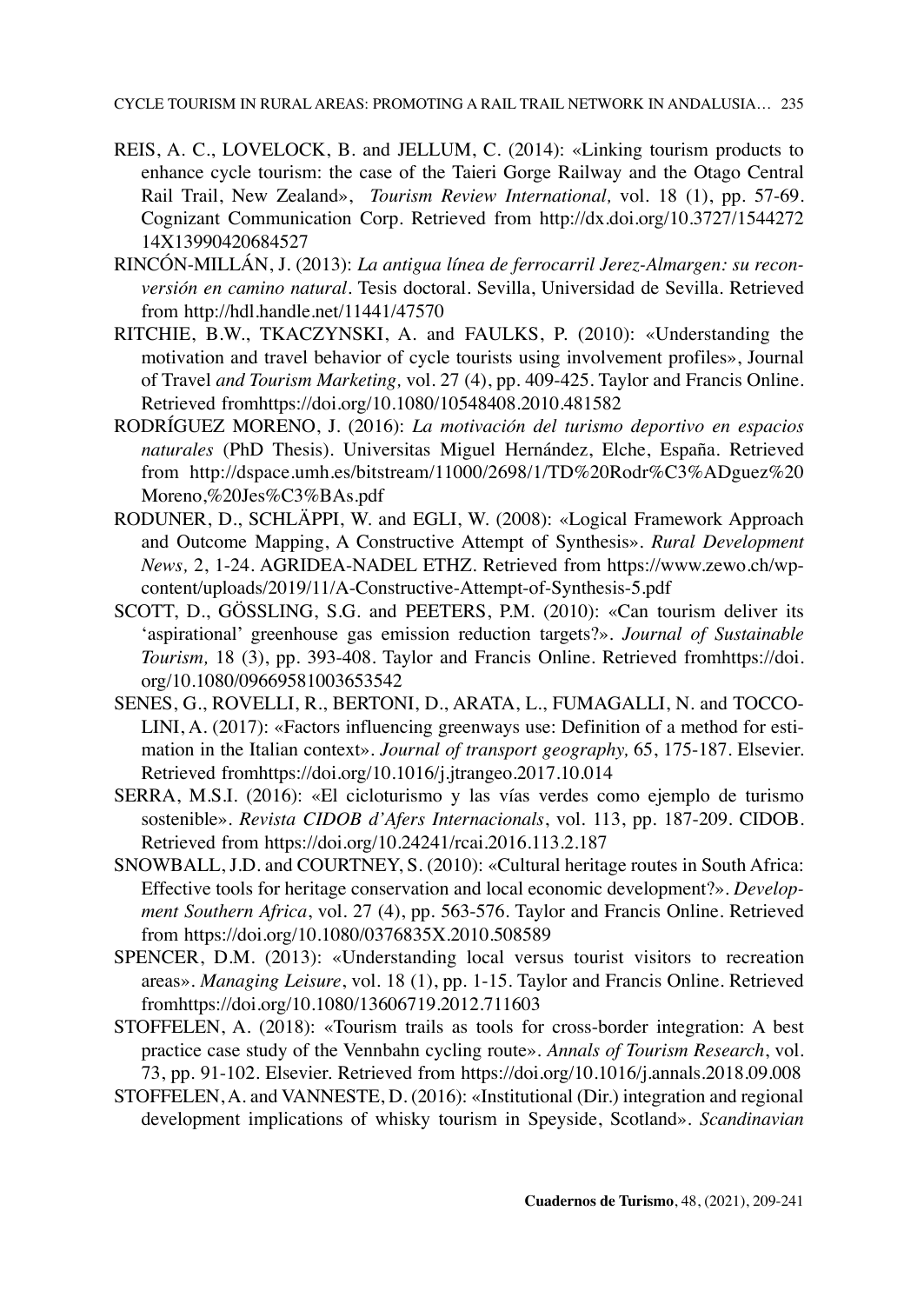*Journal of Hospitality and Tourism*, vol. 16 (1), pp. 42-60. Taylor and Francis Online. Retrieved from <https://doi.org/10.1080/15022250.2015.1062416>

SUSTRANS (1999): *Cycle Tourism.* Bristol, Information Pack TT21.

- TAYLOR, P. (2015): «What factors make rail trails successful as tourism attractions? Developing a conceptual framework from relevant literature». *Journal of Outdoor Recreation and Tourism*, vol. 12, pp. 89-98. Elsevier. Retrieved from https://doi. org[/10.1016/j.jort.2015.11.005](https://doi.org/10.1016/j.jort.2015.11.005)
- TIMOTHY, D.J. and BOYD. S.W. (2014): *Tourism and trails: Cultural, ecological and management issues* (Vol. 64). Bristol, Channel View Publications
- VALLS, J.F. and NEVES, J. (2014): «La planificación estratégica de los destinos turísticos». In: FLORES, D. (Coord.), *Manual de gestión de destinos turísticos*. Valencia, Tirant lo Blanch.
- VAN BLARCOM, B. and JANMAAT, J. (2013): «Comparing the costs and health benefits of a proposed rail trail». *Journal of Policy Research in Tourism, Leisure and Events,* vol. 5 (2), pp. 187-206. Taylor and Francis Online. Retrieved from [https://doi.org/10.](https://doi.org/10.1080/19407963.2013.789729) [1080/19407963.2013.789729](https://doi.org/10.1080/19407963.2013.789729)
- VENTURA-FERNÁNDEZ, J. and GAVIRA-NARVÁEZ, A. (2016): *Las vías verdes como dinamizadoras del desarrollo territorial sostenible en Andalucía*. Retrieved from [http://abcblogs.abc.es/riqueza-regiones/2016/02/22/las-vias-verdes-como-dinamizado](http://abcblogs.abc.es/riqueza-regiones/2016/02/22/las-vias-verdes-como-dinamizadoras-del-desarrollo-territorial-sostenible-en-andalucia/)[ras-del-desarrollo-territorial-sostenible-en-andalucia/](http://abcblogs.abc.es/riqueza-regiones/2016/02/22/las-vias-verdes-como-dinamizadoras-del-desarrollo-territorial-sostenible-en-andalucia/)
- VENTURA FERNÁNDEZ, J., GONZÁLEZ-RELAÑO, R. and GAVIRA-NARVÁEZ, A. (2017): «Accessibility of rail trails in Huelva, Andalusia (Spain)». *Journal of Maps*, vol. 13 (1), pp. 62-66. Retrieved from<https://doi.org/10.1080/17445647.2017.1323033>
- VÍAS VERDES DE ANDALUCÍA (2020): *Itinerarios.* Retrieved from [https://www.vias](https://www.viasverdes.com/vvandalucia/itinerarios/principal.asp)[verdes.com/vvandalucia/itinerarios/principal.asp](https://www.viasverdes.com/vvandalucia/itinerarios/principal.asp)
- WILLARD, P. and BEETON, S. (2012): «Low Impact Experiences: Developing Successful Rail Trail Tourism». *Tourism Planning and Development,* vol. 9 (1), pp. 5-13. Taylor and Francis Online. Retrieved from [https://doi.org/10.1080/21568316.2012.65](https://doi.org/10.1080/21568316.2012.653476) [3476](https://doi.org/10.1080/21568316.2012.653476)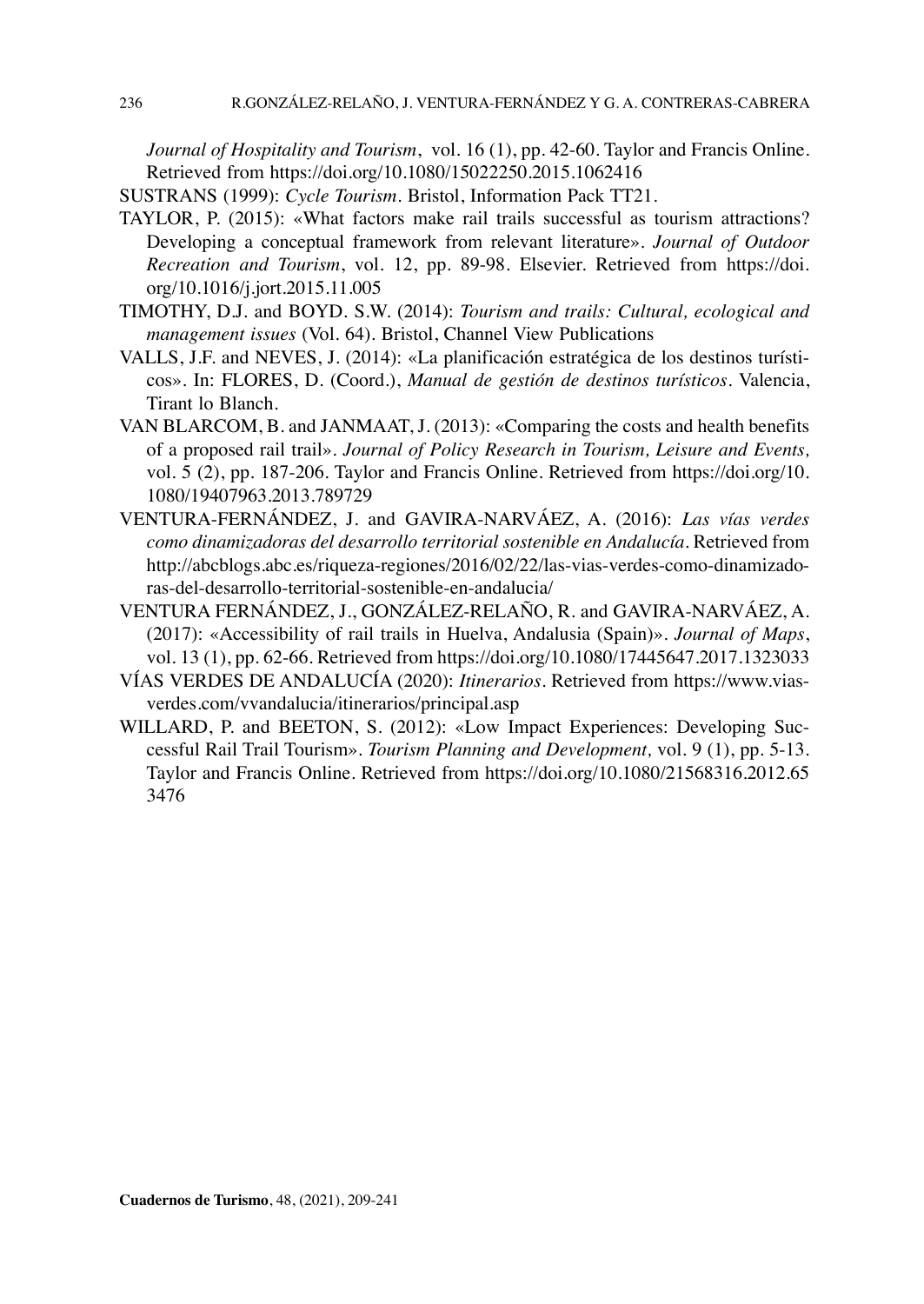| NAME*                                                                     | PROVINCE(S)            | <b>LENGTH</b>     | <b>TOWNS and CITIES EN ROUTE</b>                                                                                                                                                                       |
|---------------------------------------------------------------------------|------------------------|-------------------|--------------------------------------------------------------------------------------------------------------------------------------------------------------------------------------------------------|
| V.V. de<br>Lucainena de las<br>Torres                                     | Almería                | 5 km              | Lucainena de las Torres                                                                                                                                                                                |
| V.V. FC. Guadix-<br>Almendricos<br>(tramo Valle del<br>Almanzora)         | Almería                | 38.5 km           | Between Fines and the vicinity of the<br>station at Hijate (Alcóntar)                                                                                                                                  |
| V.V. del FC.<br>Guadix-<br>Almendricos<br>(Almendricos-<br>Huércal-Overa) | Almería and<br>Murcia  | 23.57 km          | Lorca and Huércal-Overa                                                                                                                                                                                |
| V.V. de la Sierra                                                         | Cádiz and Seville      | 36 km             | Puerto Serrano and Olvera in Cádiz;<br>and Coripe, Montellano and El Coronil<br>in Seville                                                                                                             |
| V.V. Entre Ríos                                                           | Cádiz                  | 16.2 km           | Rota and Chipiona                                                                                                                                                                                      |
| V.V. Puerto Real<br>- San Fernando                                        | Cádiz                  | 8.25 km           | Puerto Real and San Fernando                                                                                                                                                                           |
| V.V. Matagorda                                                            | Cádiz                  | 3.6 km            | Puerto Real                                                                                                                                                                                            |
| V.V. de la<br>Campiña                                                     | Córdoba and<br>Seville | 91.38 km          | Córdoba, Guadalcazar, La Rambla<br>and La Carlota in Córdoba; and Écija,<br>Fuente Palmera, La Luisiana, Fuentes<br>de Andalucía and Marchena in Seville                                               |
| V.V. del Aceite                                                           | Córdoba and Jaén       | 128 km            | Luque, Baena, Zuheros, Doña<br>Mencía, Cabra, Lucena, Moriles,<br>Aguilar de la Frontera and Puente<br>Genil in Córdoba; and Jaén, Torre del<br>Campo, Torredonjimeno, Martos and<br>Alcaudete in Jaén |
| V.V. de la<br>Maquinilla                                                  | Córdoba                | 8 km              | Belmez and Peñarroya-Pueblonuevo                                                                                                                                                                       |
| V.V. Peñarroya-<br>Pueblonuevo                                            | Córdoba                | $3.2 \text{ km}$  | Peñarroya-Pueblonuevo                                                                                                                                                                                  |
| V.V. de la<br>Minería                                                     | Córdoba                | $14.6 \text{ km}$ | Villanueva del Duque and Hinojosa<br>del Duque                                                                                                                                                         |
| V.V. Fuente<br>Obejuna                                                    | Córdoba                | $4.5 \text{ km}$  | Fuente Obejuna                                                                                                                                                                                         |
| V.V. del Cerco                                                            | Córdoba                | 2 km              | Peñarroya-Pueblonuevo                                                                                                                                                                                  |
| V.V. de Sierra<br>Nevada                                                  | Granada                | $1.65$ km         | Güejar Sierra                                                                                                                                                                                          |

**Annex 1 CHARACTERISATION OF RAIL TRAILS IN ANDALUSIA**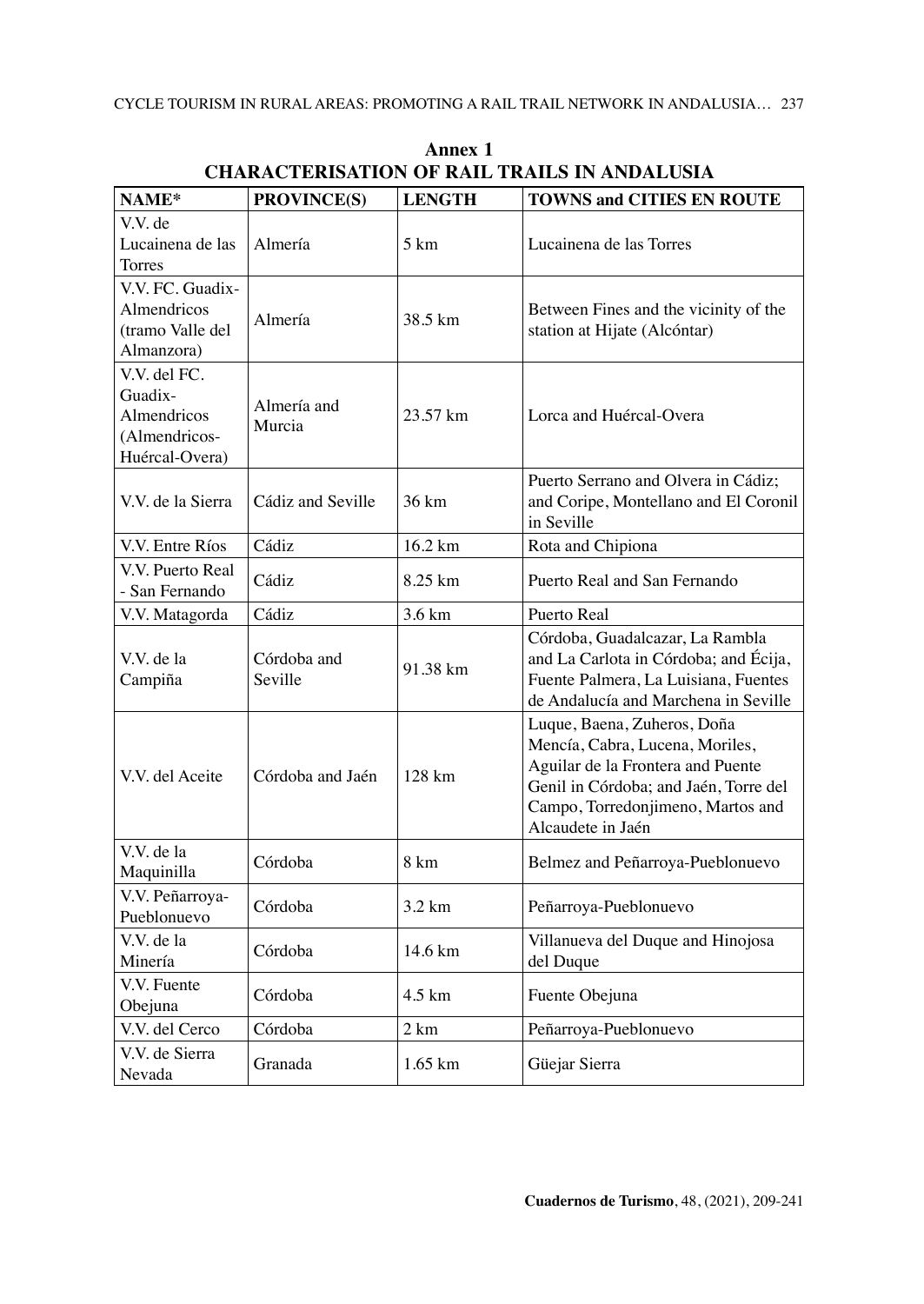| V.V. FC. Guadix-<br>Almendricos<br>(tramo Sierra de<br>Baza) | Granada | 16 km             | Baza and Caniles                                                                                              |
|--------------------------------------------------------------|---------|-------------------|---------------------------------------------------------------------------------------------------------------|
| V.V. del<br>Guadiana                                         | Huelva  | $16.7 \text{ km}$ | El Almendro and El Granado                                                                                    |
| V.V. del Litoral                                             | Huelva  | 48.7 km           | Ayamonte, Lepe, Isla Cristina, Cartaya<br>and Gibraleón                                                       |
| V.V. de Molinos<br>del Agua                                  | Huelva  | 33.2 km           | San Juan del Puerto, Trigueros, Beas<br>and Valverde del Camino                                               |
| V.V. del<br>Guadalimar                                       | Jaén    | $15.3 \text{ km}$ | Linares, Ibros, Lupión,<br>Torreblascopedro and Begíjar                                                       |
| V.V. de Linares                                              | Jaén    | 6.6 km            | Linares                                                                                                       |
| V.V. de Vadollano                                            | Jaén    | $6.7 \text{ km}$  | Linares                                                                                                       |
| V.V. de Segura                                               | Jaén    | $27 \text{ km}$   | Arroyo del Ojanco, Segura de la<br>Sierra, Puente de Génave, La Puerta de<br>Segura, Génave and Villarrodrigo |
| V.V. de Itálica                                              | Seville | $2.75 \text{ km}$ | Seville and Camas                                                                                             |
| V.V. de la Sierra<br>Norte de Sevilla                        | Seville | 18.7 km           | Cazalla de la Sierra, Alanís, San<br>Nicolás del Puerto and Constantina                                       |
| V.V. de El<br>Ronquillo                                      | Seville | $9.2 \text{ km}$  | El Ronquillo                                                                                                  |
| V.V. de Las<br>Lagunas                                       | Seville | $11 \text{ km}$   | La Roda de Andalucía, Estepa and<br>Pedrera.                                                                  |

Source: own preparation based on Vías Verdes de Andalucía (2020).

\*Note: V.V. = Vía Verde (Rail Trail)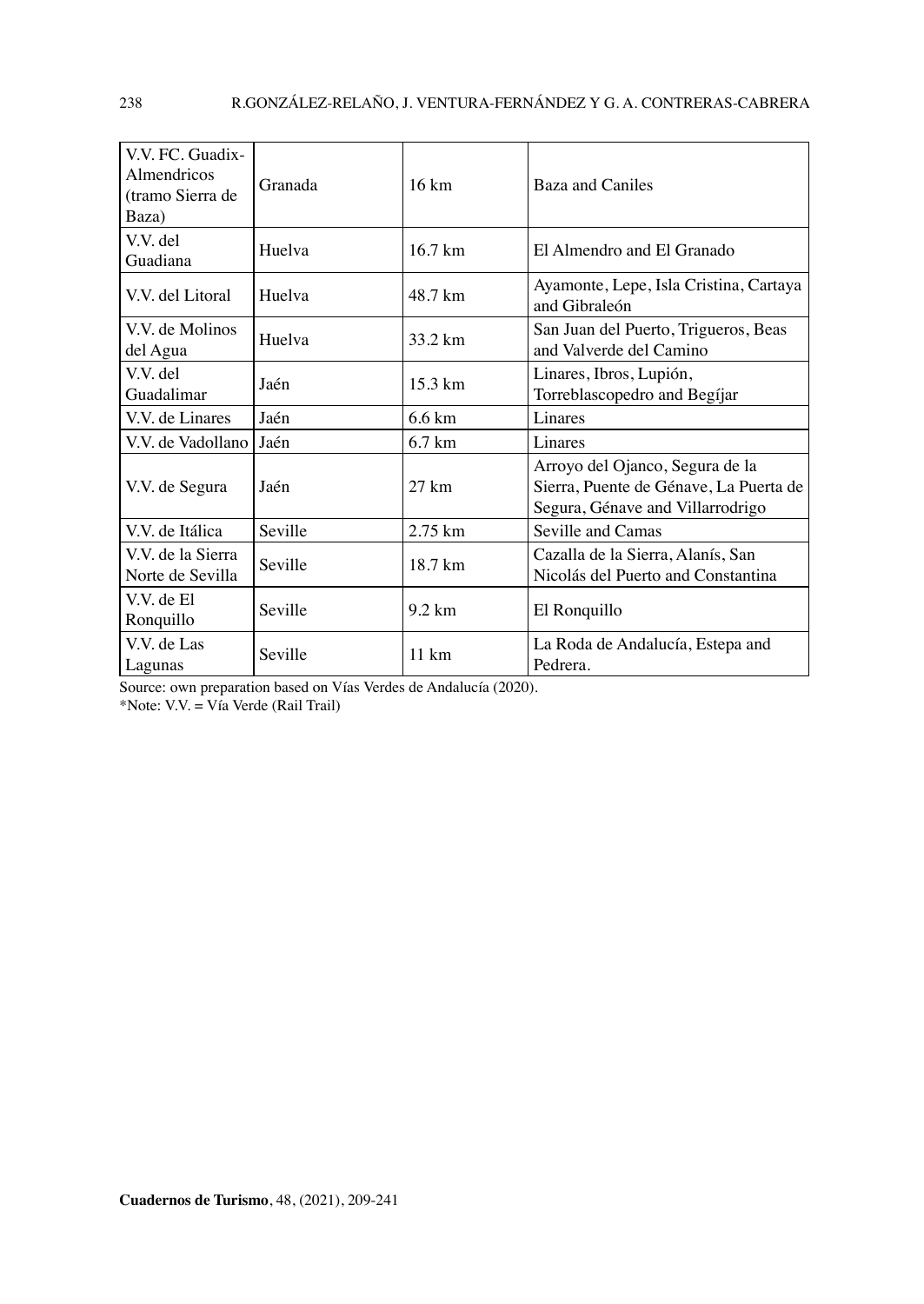# **Annex 2 LEVEL OF RECURRENCE OF MANAGEMENT BODIES' SWOT REPLIES**

| <b>Strengths</b>                                                                                                                                                                                                                                                            | <b>Recurrence</b> * |
|-----------------------------------------------------------------------------------------------------------------------------------------------------------------------------------------------------------------------------------------------------------------------------|---------------------|
| Institutional consensus on the promotion of ecological transport, the preservation<br>and enjoyment of heritage, proximity to nature, education and interpretation of<br>the visited territory, active tourism, outdoor activities linked to the Andalusian<br>rail trails. | M                   |
| Promotion of accessibility as a universal resource for the entire trail user<br>population (regardless of age, gender or physical condition).                                                                                                                               | L                   |
| Participation of the Administration (at different levels), along with diverse groups<br>of citizens, in promoting the use and exploitation of the trails.                                                                                                                   | M                   |
| Development of local tourism activity associated with the trails as the user's main<br>reason for making the trip.                                                                                                                                                          | L                   |
| Contribution to the maintenance and deseasonalisation of local tourism activity<br>associated with the trails as a complementary tourist attraction to other types of<br>tourism existing in the vicinity.                                                                  | L                   |
| Firmness and commitment of the management bodies of the trails.                                                                                                                                                                                                             | M                   |
| Presence of a brand image that should favour the consolidation and improvement<br>of the trails.                                                                                                                                                                            | M                   |
| Existence of the support of citizens and/or local associations in the use and<br>exploitation of the trails.                                                                                                                                                                | M                   |
| Existence of a strategy driving the dissemination of the trails to increase their use<br>and development (advertising campaigns, etc).                                                                                                                                      | $\mathbf{L}$        |
| Recovery and effective promotion of disused railway infrastructures and facilities.                                                                                                                                                                                         | M                   |
| Existence of sufficient converted/rehabilitated railway resources (stations,<br>warehouses, enclosures and open spaces, etc.) to maintain or improve the tourist<br>and recreational attraction of the trails.                                                              | L                   |
| Availability or sufficiency of rest areas, accommodation, food, toilets, rental or<br>repair of bicycles and other services or facilities linked to the trail.                                                                                                              | L                   |
| Effective accessibility of the trails for all kinds of users (including people with<br>reduced mobility).                                                                                                                                                                   | M                   |
| Presence of tourism products linked to the existence of the rail trails.                                                                                                                                                                                                    | M                   |
| Existence of a territorial offer (valuable natural and cultural resources) favourable<br>to the use and exploitation of the trails.                                                                                                                                         | M                   |
| Endogenous potentialities (heritage and landscapes) of the municipalities in the<br>areas surrounding the trails.                                                                                                                                                           | M                   |
| <b>Weaknesses</b>                                                                                                                                                                                                                                                           | Recurrence*         |
| Short length of the routes for their optimum tourism development and exploitation.                                                                                                                                                                                          | M                   |
| Lack of connection with other nearby cycle tourism routes                                                                                                                                                                                                                   | $\mathbf{L}$        |
| Lack or shortage of services: accommodation, catering, repair or rental of<br>bicycles, etc.                                                                                                                                                                                | M                   |
| Insufficient recognition of the Rail Trail brand by the population.                                                                                                                                                                                                         | L                   |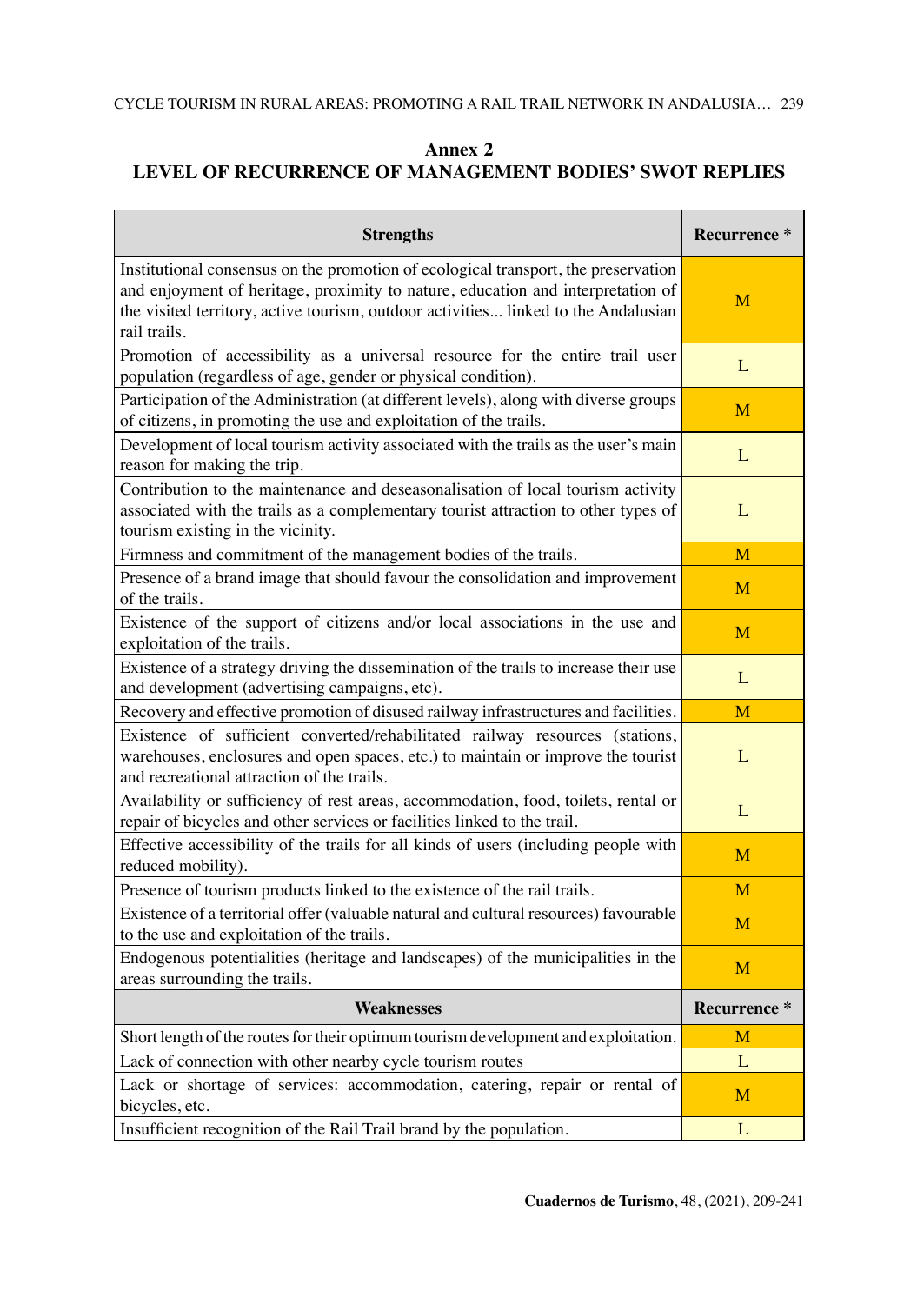| Difficulty to offer diverse use options (freely or via commercial products designed<br>to promote tourism, educational characteristics, etc.).     | L                   |
|----------------------------------------------------------------------------------------------------------------------------------------------------|---------------------|
| Lack of actions to involve the local population in the use and/or harnessing the<br>socio-economic benefits of the trails.                         | L                   |
| Lack of or insufficient business ventures related to the tourism development of<br>the trails.                                                     | H                   |
| Weakness or lack of synergies between the use of the trails for tourism and the<br>local development of the municipalities where they are located. | M                   |
| Negative image of the set of routes due to lack of maintenance (permanent or<br>occasional).                                                       | M                   |
| Lack of a specific legal framework for rail trails regulating their use and<br>development.                                                        | L                   |
| Scarcity or lack of promotion and dissemination measures (advertising campaigns,<br>etc.).                                                         | $\mathbf{L}$        |
| Limited or non-existent train + bicycle, bus + bicycle etc. intermodality to access<br>the rail trails.                                            | M                   |
| Overload of visitors to, or users of, the trails.                                                                                                  | L                   |
| Limited perception of the set of rail trails as an integrated and coordinated<br>network.                                                          | M                   |
| Insufficient exploitation of the cultural or natural resources of the territory for<br>tourism promotion.                                          | M                   |
| Ignorance of the economic viability of the trails.                                                                                                 | M                   |
|                                                                                                                                                    |                     |
| <b>Opportunities</b>                                                                                                                               | <b>Recurrence</b> * |
| Increase the capacity of the trails through the recovery of sections and/or facilities<br>that are still out of use.                               | M                   |
| Connection between rail trails and non-motorised routes of similar characteristics.                                                                | H                   |
| Inclusion of the trails in national or international networks of routes.                                                                           | H                   |
| Boost enterprise and job creation through the introduction and expansion of<br>services and economic activities linked to tourism.                 | H                   |
| Increase the possibilities of socio-economic revitalisation of municipalities<br>affected by the trails.                                           | Н                   |
| Creation of effective channels of dissemination on the use and exploitation of<br>the trails.                                                      | M                   |
| Deseasonalisation of tourism activity in the area of influence of the trails.                                                                      | M                   |
| Diversification of local economies                                                                                                                 | M                   |
| Increase in local incomes.                                                                                                                         | L                   |
| Growing trend towards greater contact with nature and with landscapes that have<br>a unique appeal.                                                | H                   |
| Increased number of users of the trails through the use of Information and<br>Communication Technologies.                                          | M                   |
| Promotion of the "Rail Trail" tourism product.                                                                                                     | M                   |